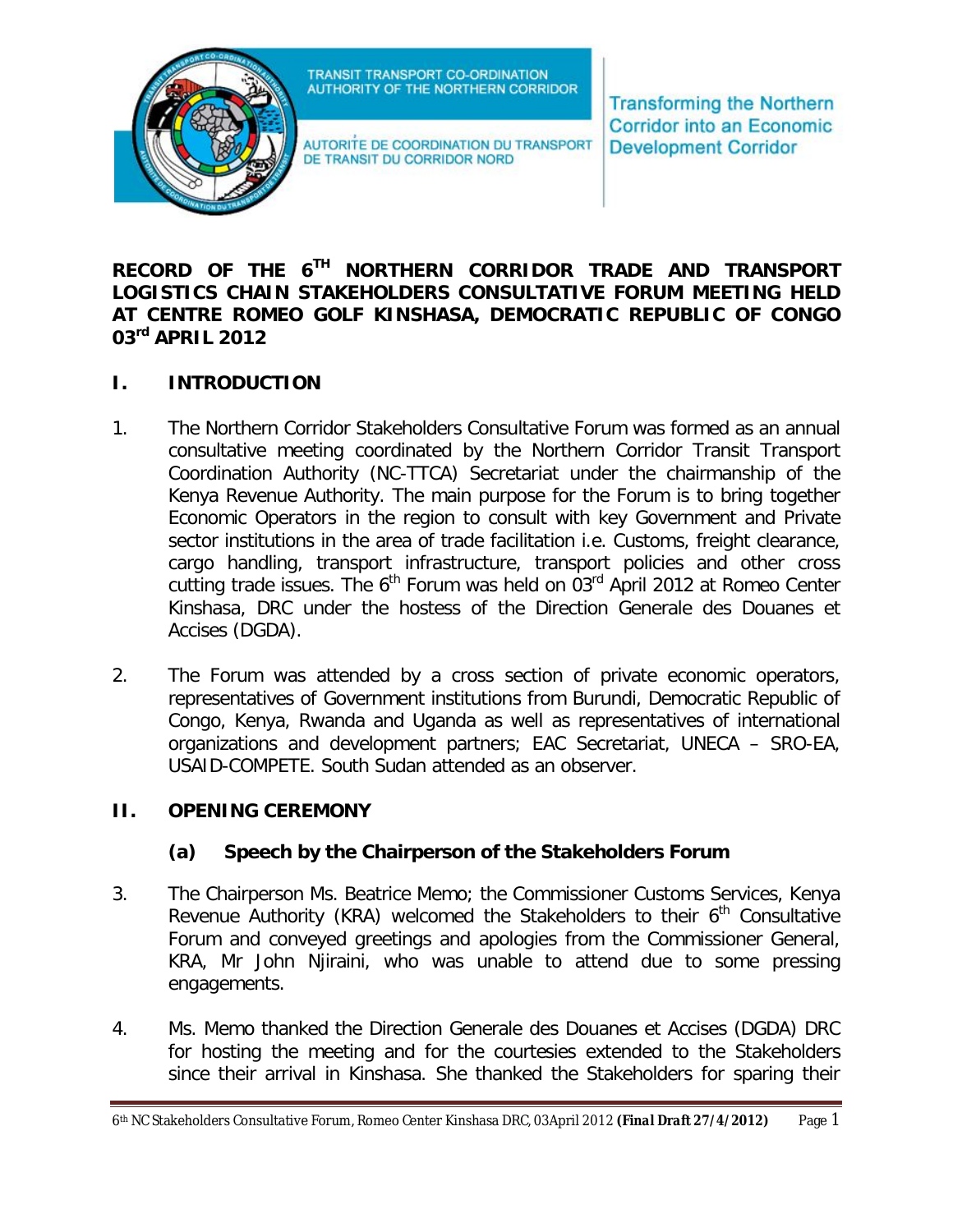

AUTORITE DE COORDINATION DU TRANSPORT DE TRANSIT DU CORRIDOR NORD

**Transforming the Northern Corridor into an Economic Development Corridor** 

invaluable time and resources to come and contribute valuably to deliberations of the 6<sup>th</sup> Forum. She further thanked the Northern Corridor Permanent Secretariat whose efforts greatly contribute the success of the Forum.

- 5. The Chairperson highlighted some of the issues to be discussed during the  $6<sup>th</sup>$ Forum to include; the achievements and progress made since the last forum held in Kampala in July 2011, and the Trade and Transport Modernization initiatives being under taken within the Corridor through the efforts of the various Government Agencies, Private Stakeholders and our Development Partners.
- 6. Ms. Memo pointed out that Kenya Revenue Authority has made tremendous efforts in the facilitation of trade such as; playing an active role in the decongestion of the Port of Mombasa and extending this initiative to the border stations beginning with Malaba; KRA has also successfully rolled out the Manifest Management System and is in the process of piloting with a similar system for the air cargo. Furthermore, KRA will soon participate in the WCO sponsored AEO/PCA/RM pilot project within the EAC region. She said these initiatives will go a long way to lessen clearance time and reduce the cost of doing business for the traders.
- 7. In conclusion, Ms. Memo urged all the participants to appreciate one another as partners in the improvement of Trade and Transport Logistics and not lay blame on each other whenever there are challenges encountered along the Corridor. She called upon the Stakeholders to try and accommodate each others' points of view and to expeditiously implement the actions agreed upon to make the Forum a great success in the Northern Corridor. She wished the Stakeholders fruitful deliberations and was confident that the Stakeholders were all equal to the tasks.

## **(b) Speech by the Executive Secretary NC-TTCA**

8. The Executive Secretary of the NC-TTCA, Mr. Donat Bagula Mugangu welcomed the delegates to the  $6<sup>th</sup>$  Stakeholders Consultative Forum. In his opening remarks Mr. Bagula thanked the Government and the people of the Democratic Republic of Congo for the hospitality extended to the delegates since their arrival in Kinshasa. He particularly thanked the Guest of Honor, the Minister of Transport and Ways of Communication, Honorable Joseph Martin Kitumba for sparing his invaluable time to grace the Forum, and the Commissioner Customs and Excise and his staff for the excellent organization towards hosting the Forum.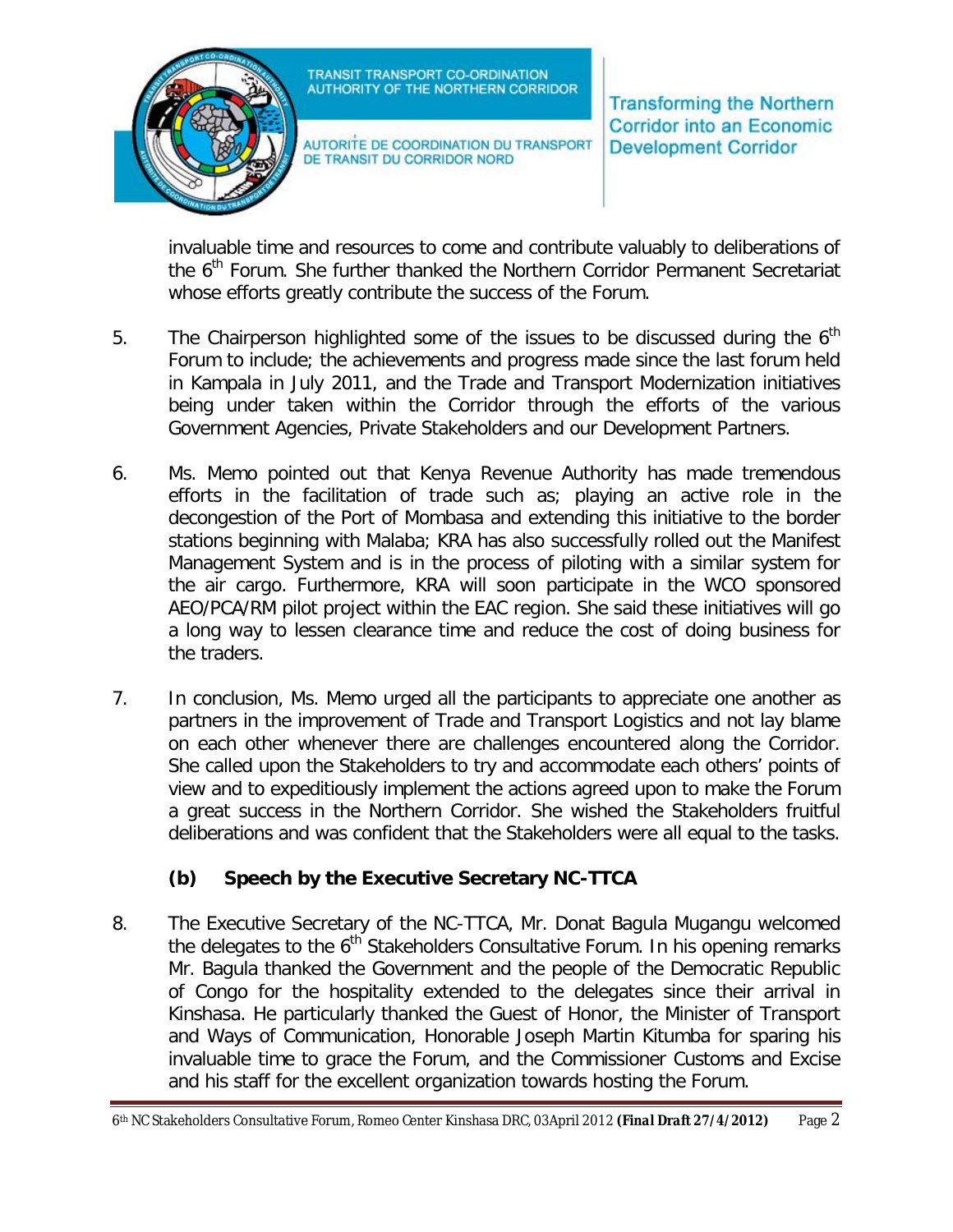

AUTORITE DE COORDINATION DU TRANSPORT DE TRANSIT DU CORRIDOR NORD

**Transforming the Northern Corridor into an Economic Development Corridor** 

- 9. The Executive Secretary observed that the meeting was taking place as a result of the Northern Corridor Transit Agreement signed in 1985 to facilitate trade and transport in the region with the aim of contributing to economic growth and development of its member States.
- 10. He said that the role of the NCTTCA Secretariat is not limited to providing the member States with pertinent information for them to make informed decisions towards facilitation of trade and transport. But also to put in place a mechanism for following up implementation of the decisions made and providing advice to guarantee competitiveness of the Northern Corridor through implementation of the recommended worldwide best practices to eliminate non tariff barriers along the Corridor.
- 11. The Executive Secretary recalled that the Analytical Comparative Transport Cost Study along the Northern Corridor carried out by the Secretariat in 2010 revealed that the cost of road transport accounts for 77% of the total cost of transport for goods imported into the region. Furthermore, 35% of the transport logistical costs were indirect costs notably hidden costs linked to delays.
- 12. He informed the meeting that with the support of Development Partners; SSATP-World Bank and TradeMark East Africa. The TTCA Secretariat is setting up a Transport Observatory for the Northern Corridor that will help monitor the performance of the transit nodes along the Corridor and provide timely data to Stakeholders to make informed decisions.
- 13. He further informed the meeting that the NCTTCA Strategic Plan 2012 2016 was under process and some of the activities will provide for implementation of some of the recommendations in the previous studies carried out by the Northern Corridor Secretariat such as the Northern Corridor Infrastructure Master Plan. He called upon the private sector to take advantage of the immense investment opportunities available in the region highlighted in these studies, not only in the area of transport infrastructure but also extractive and manufacturing industry.
- 14. Mr. Bagula recalled that the Northern Corridor Stakeholders Consultative Forum was put in place to enhance dialogue between the public and private sector Stakeholders. The Forum provides a platform for collecting views and challenges

<sup>6</sup>th NC Stakeholders Consultative Forum, Romeo Center Kinshasa DRC, 03April 2012 *(Final Draft 27/4/2012)* Page 3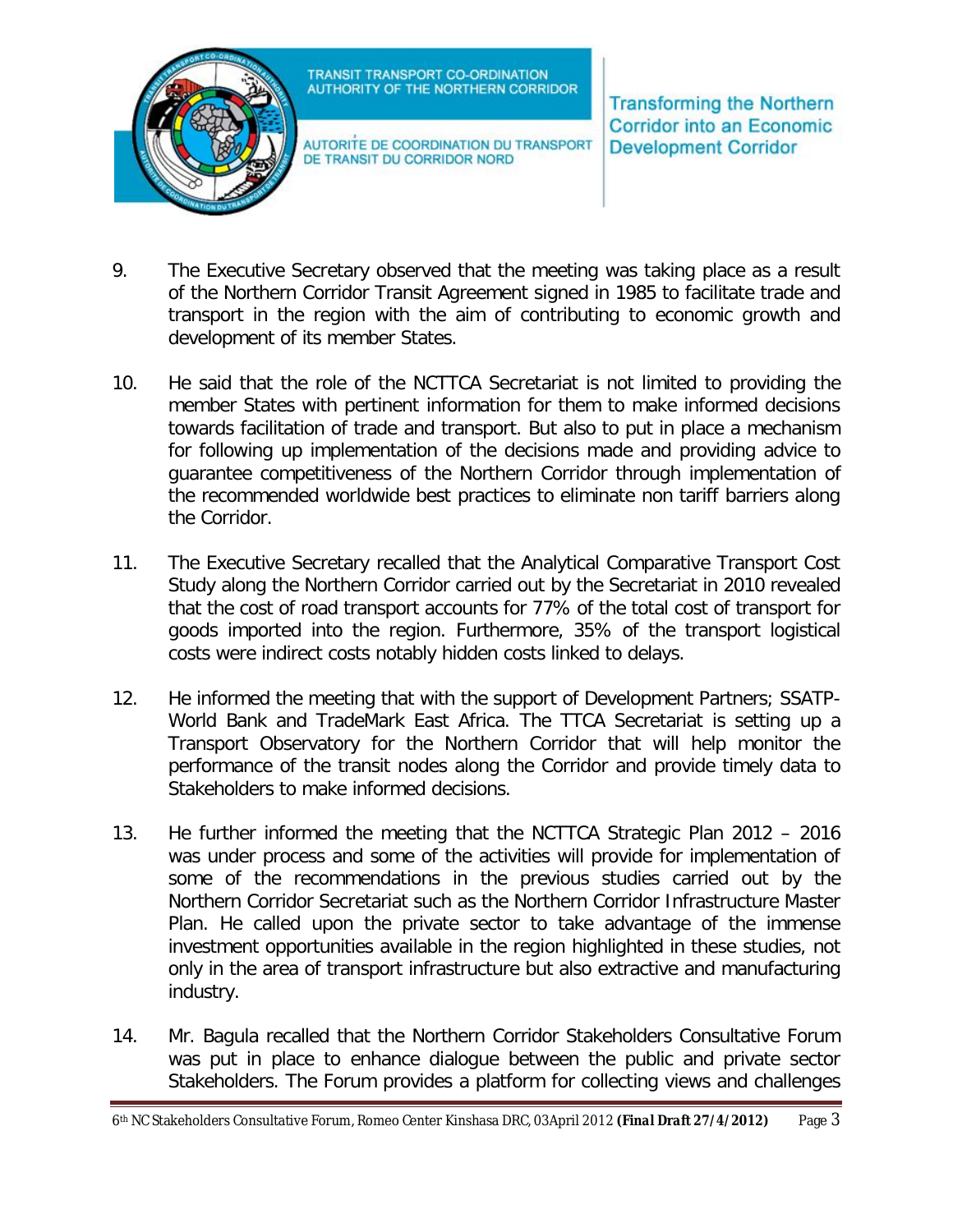

AUTORITE DE COORDINATION DU TRANSPORT DE TRANSIT DU CORRIDOR NORD

**Transforming the Northern Corridor into an Economic Development Corridor** 

faced by the Stakeholders which are analyzed by the Forum before coming up with the required probable actions for approval by the NCTTCA Policy Organs.

15. The Executive Secretary remarked that the  $6<sup>th</sup>$  Forum meeting among other issues was to focus on reduction of cost of doing business through the proper use of Inco-terms and innovative use of information technology through the implementation of the electronic Single Window System (e-SWS). He concluded by wishing the participants fruitful deliberations and a happy Easter.

### **(c) Speech by the Representative from the Government of South Sudan**

- 16. The representative from the Government of South Sudan Eng. Lado T. Tombe, Director of Road Transport and Safety Republic of South Sudan conveyed greetings from the Minister of Transport South Sudan and thanked the NCTTCA for accommodating South Sudan as an observer to its meetings.
- 17. Eng. Tombe emphasized the need for South Sudan to join the Northern Corridor given that more than 90% of its imports and exports are transported by road through the Northern Corridor to the Port of Mombasa.
- 18. Eng. Tombe said South Sudan is very eager to become a full member of the NCTTCA. The Government of South Sudan submitted its application for membership to the NCTTCA and awaits consideration of its application by the member States of the Northern Corridor.

# **(d) Speech by the Director General Customs and Excise DR Congo**

- 19. On behalf of the Directorate of Customs and Excise, DRC and on his own behalf, the Director General Customs and Excise, Mr. Deo Rugwiza Magera thanked the delegates for their response to participate in the  $6<sup>th</sup>$  Stakeholders Consultative Forum Meeting and in particular thanked the NC-TTCA Permanent Secretariat for giving the Democratic Republic of Congo the opportunity to host the meeting.
- 20. Mr. Rugwiza recalled that during the last Stakeholders Consultative Forum meeting held in Kampala on 29<sup>th</sup> July 2011, the Government and Private Sector agencies agreed to continue to consult with each other in order to improve trade and flow of traffic along the Northern Corridor. He said that the Democratic Republic of Congo gives a lot of importance to facilitation of the movement of

<sup>6</sup>th NC Stakeholders Consultative Forum, Romeo Center Kinshasa DRC, 03April 2012 *(Final Draft 27/4/2012)* Page 4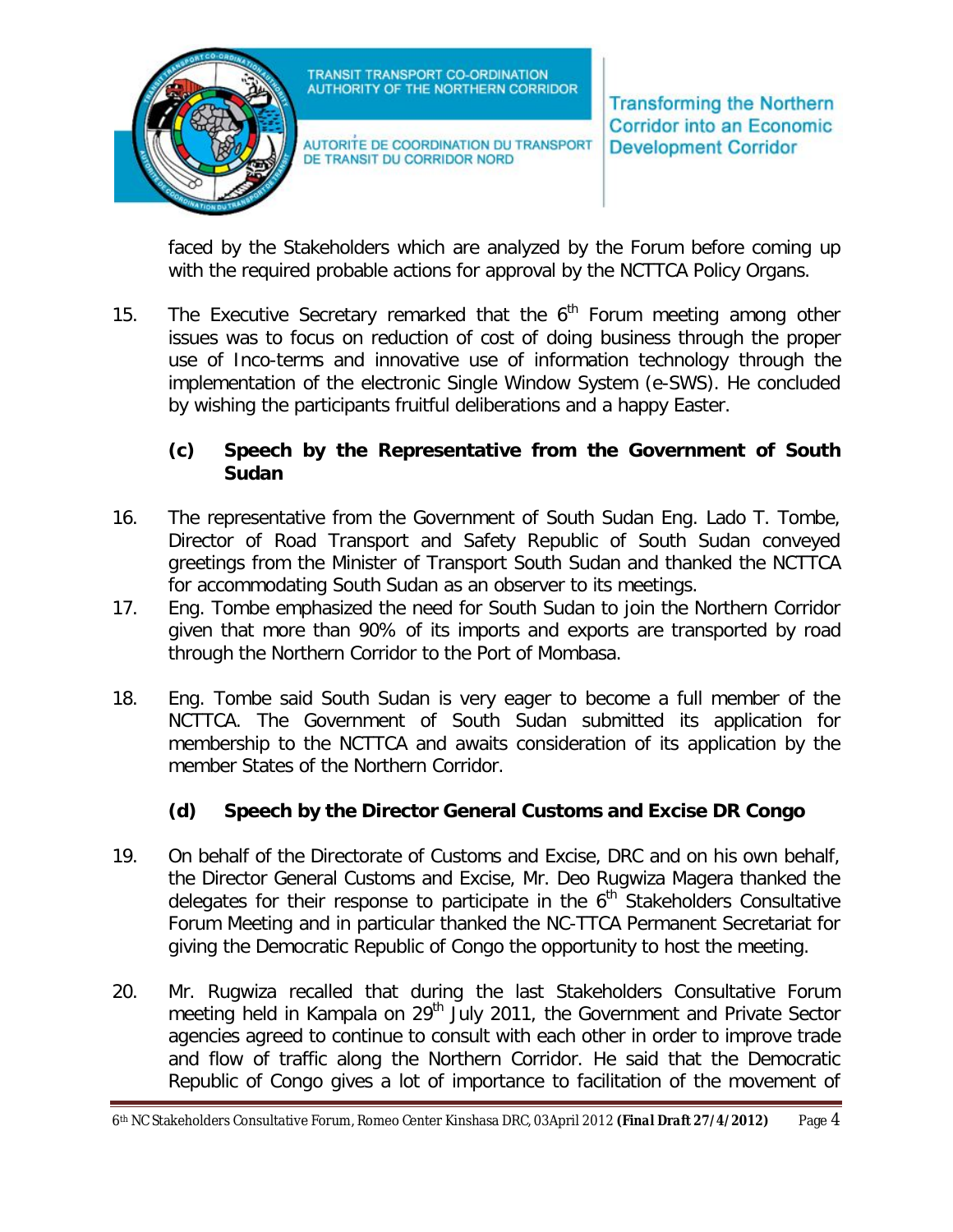

AUTORITE DE COORDINATION DU TRANSPORT DE TRANSIT DU CORRIDOR NORD

**Transforming the Northern Corridor into an Economic Development Corridor** 

people, goods and vehicles along the Northern Corridor and DRC is committed to promotion of trade between the member States which are cardinal tenets of the NC-TTCA.

- 21. Mr. Rugwiza noted with concern that the Northern Corridor is ranked among the most costly transport corridors in Africa. He observed that more than 40% of the price of goods on the market is attributed to the cost of trade arising from non tariff barriers (NTBs). He further regretted the concerns raised by traders in Kampala about the theft of their goods along the Northern Corridor which requires to be addressed by the member States.
- 22. Mr. Rugwiza informed the meeting that the DRC Customs was undertaking several initiatives to secure cargo and facilitate trade along the Northern Corridor through improvement of procedures. He said under the Modernization Program the DRC Customs is undertaking several activities which include;
	- Automating its border posts along the Northern Corridor with Burundi, Rwanda and Uganda for future joint management of transit cargo;
	- Setting up electronic Single Window Systems at the border posts of Goma, Bunagana, Ishasha, Beni, Butembo and Kasindi;
	- Making efforts to connect to RADDeX;
	- Negotiations to set up One Stop Border Posts (OSBPs) with Rwanda and Uganda;
	- Implementation of the Authorized Economic Operator (AEO) and
	- Enhancement of cooperation with the Northern Corridor member States through representation at Mombasa Port.
- 23. Mr. Rugwiza concluded by wishing the participants successful deliberations.

## **(e) Speech by the Guest of Honor**

24. The Guest of Honor, the Minister for Transport and Ways of Communication, Honorable Joseph Martin Kitumba Gagedi welcomed the delegates to the Democratic Republic of Congo. He congratulated the Direction Generale des Douanes et Accisses and the NC-TTCA Permanent Secretariat for successfully organizing the Meeting.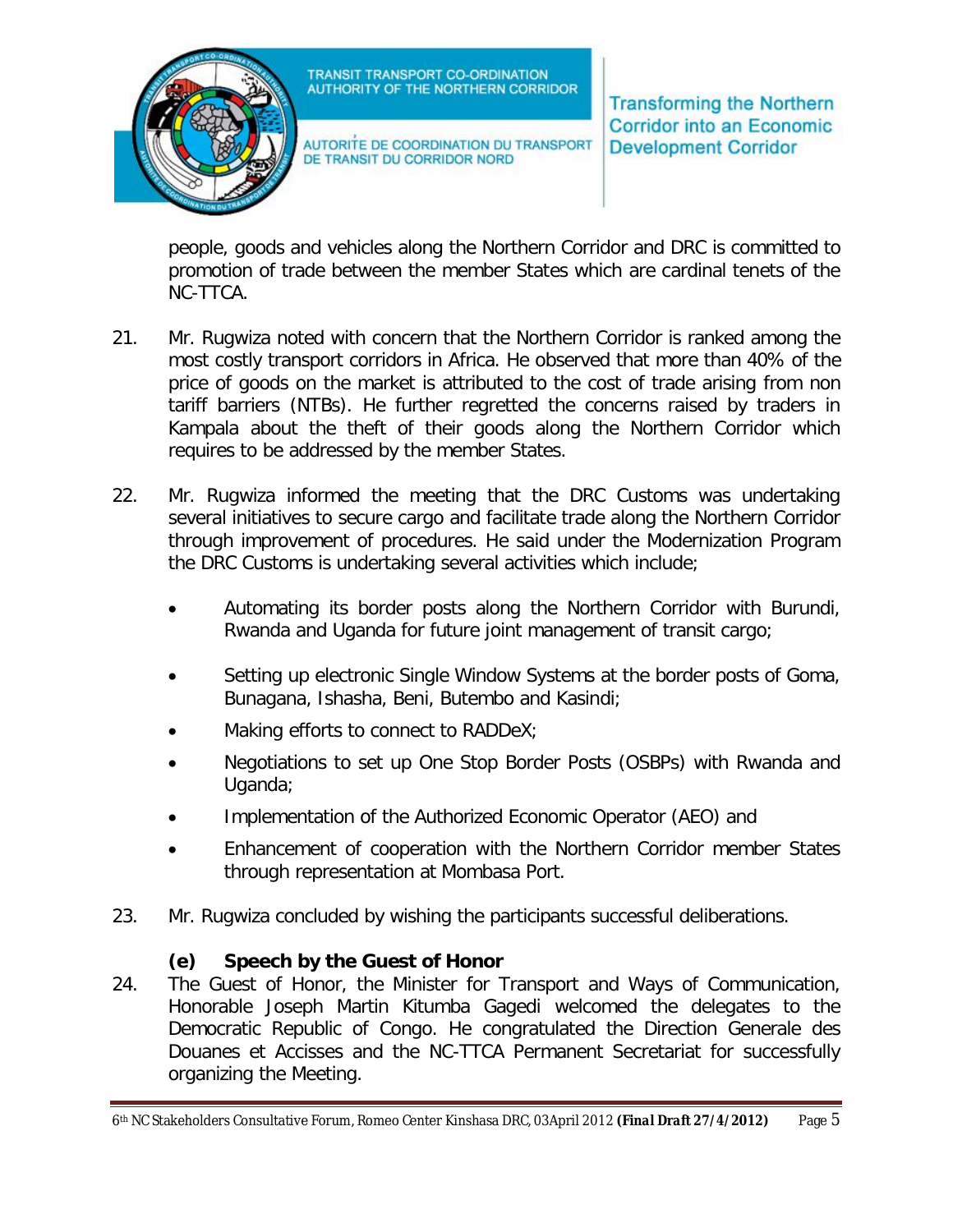

AUTORITE DE COORDINATION DU TRANSPORT DE TRANSIT DU CORRIDOR NORD

**Transforming the Northern Corridor into an Economic Development Corridor** 

- 25. The Honorable Minister reiterated the commitment by the Government of the Democratic Republic of Congo of its full support to the spirit of integration as contained in the Northern Corridor Transit Agreement 1985 and as revised in 2007. He said the Government of DRC believes that African Unity will be achieved through strong integrated economic blocks.
- 26. Honorable Kitumba noted with appreciation that developing common transport infrastructure and facilitation of trade and transport along the Northern Corridor had virtually made DRC Coastal to the Indian Ocean despite being 2000km away from the Indian Ocean. The Northern Corridor has rendered the big market of DRC accessible to products from East Africa and Asia. He observed that DRC was to become a linkage between Eastern and Western Africa economies thanks to the development of transport infrastructures of the Ports of Kisangani and Banana.
- 27. Honorable Professor Kitumba observed that cooperation among Northern Corridor States may not lead to any development without the private-public partnership. He thanked the Permanent Secretariat for including Inco-terms and the electronic Single Window experience as items on the agenda. The Minister challenged the participants to work towards implementation of these tools in the whole Northern Corridor region for facilitation and promotion of trade.
- 28. Honorable Professor Kitumba affirmed that partnership between the public and private sectors with a view of improving the performance of the Northern Corridor would prove to be one of the ways to reducing poverty among the people of the region. He appealed to the meetings of the Consultative Forum to always be driven by this conviction.
- 29. The Honorable Minister called upon the meeting to come up with strong commitment regarding solving constraints in order to improve the climate of business, especially removal of non tariff barriers. He concluded by thanking all technical and financial partners whose prime concern is facilitation of transport and trade along the Northern Corridor and requested them not to stop their support along the way. He wished the participants a pleasant stay in DRC and fruitful deliberations.

## **III. Adoption of the Agenda and Program of Work**

- 30. The following agenda was adopted by the meeting:
	- a. Progress of Activities by NCTTCA Secretariat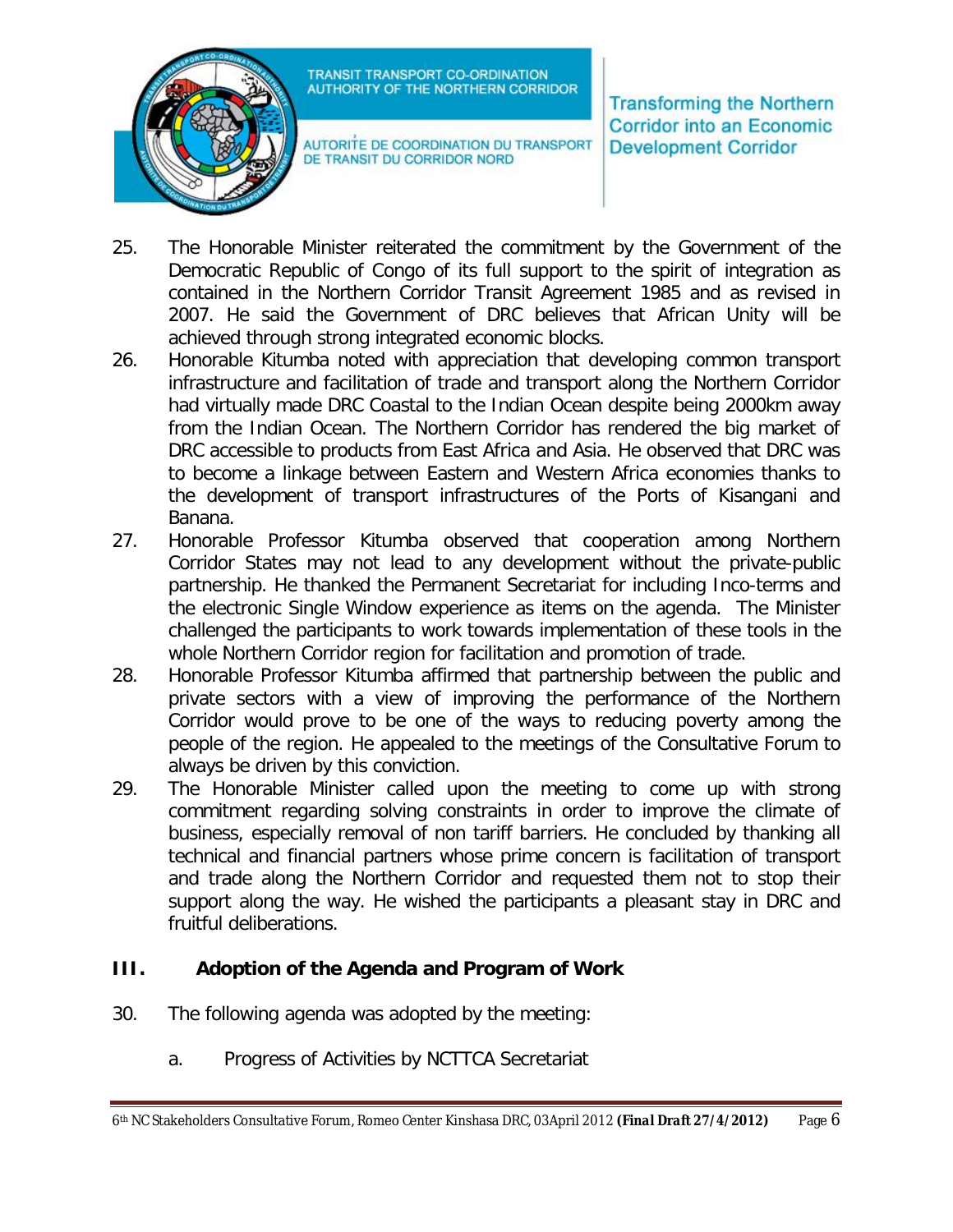

AUTORITE DE COORDINATION DU TRANSPORT DE TRANSIT DU CORRIDOR NORD

**Transforming the Northern Corridor into an Economic Development Corridor** 

- b. Progress by the member States on the Implementation of the Recommendations in the Report of the  $5<sup>th</sup>$  Stakeholders Consultative Forum and the Recommendations in the Stakeholders Survey of the Northern Corridor Section of Mombasa - Malaba. Discussions on Matters Arising from Session above (i.e. A and B)
- c. Presentation of Paper on Inco-terms 2010 by Kenya Maritime Authority
- d. Presentation on Implementation of the Electronic Single Window System (e-SWS) by KENTRADE
- e. Presentation on Implementation of the e-SWS by Rwanda Discussion and Matters Arising from Session above (i.e. C, D and E)
- f. Emerging Trade Facilitation Issues
	- a. Republic of South Sudan
	- b. Issues arising from the Private Sector:
		- i- Burundi Private Sector representative
		- ii- DRC Private Sector representative
		- iii- Kenya Private Sector representative
		- iv- Rwanda Private Sector representative
		- v- Uganda Private Sector representative
	- c. Development Partners:
		- i- African Development Bank
		- ii- COMESA
		- iii- East African Community (EAC)
		- iv- UNECA SRO-EA
		- v- USAID COMPETE
		- vi- TradeMark- East Africa

Discussion and Matters Arising from Session above (i.e. F)

- g. Recommendations
- h. Date and Venue of the next Meeting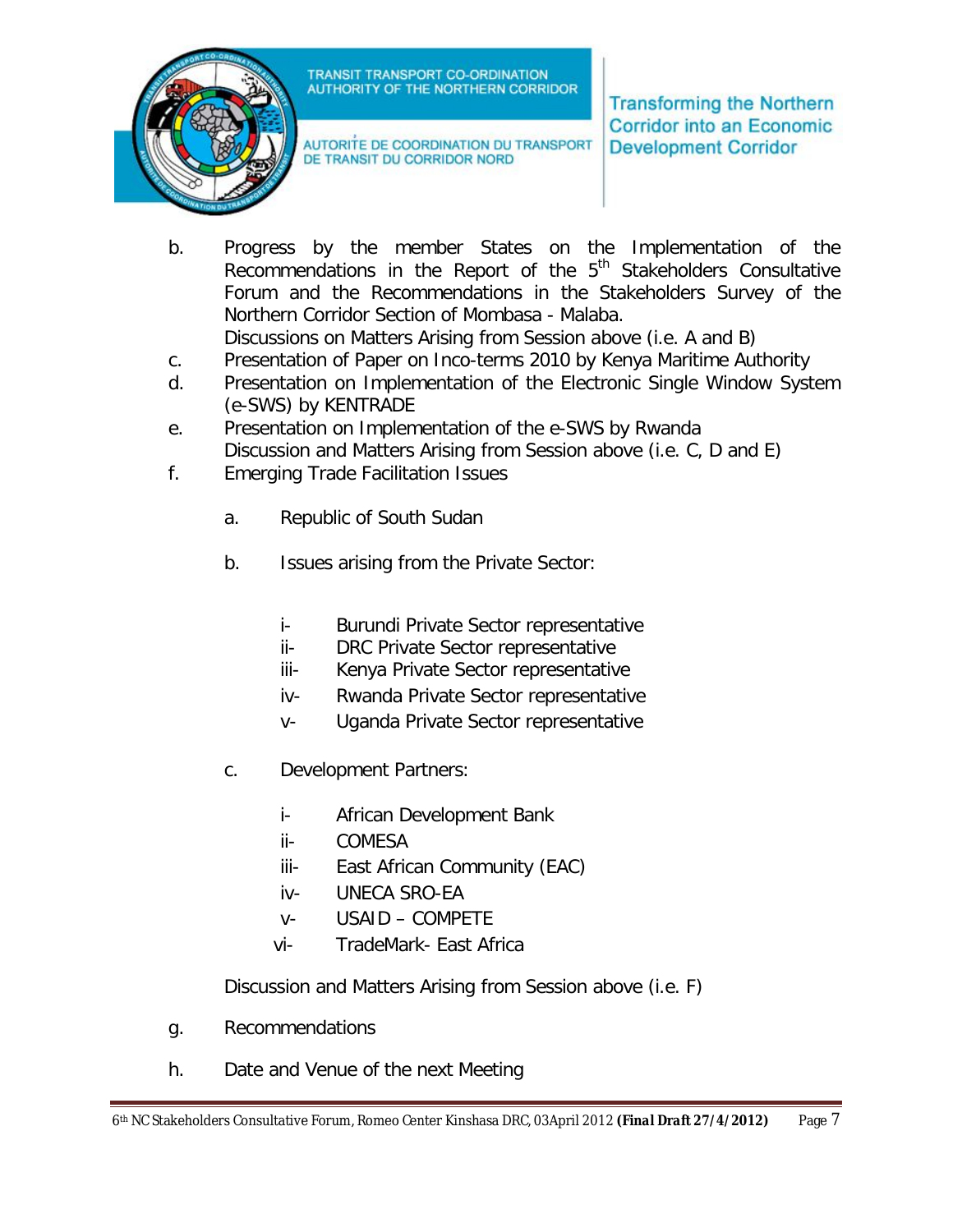

AUTORITE DE COORDINATION DU TRANSPORT DE TRANSIT DU CORRIDOR NORD

**Transforming the Northern Corridor into an Economic Development Corridor** 

i. Closure of the meeting

### **A. Progress of activities by the Northern Corridor Permanent Secretariat:**

- 31. The Permanent Secretariat gave a brief summary of the key activities recently accomplished by the Secretariat which include;
	- Northern Corridor Spatial Development Program (SDP) Scoping Study;
	- Analytical Comparative Transport Cost Study along the Northern Corridor Region (2010);
	- Survey of the Mombasa to Malaba Northern Corridor Transit Section  $(2011)$ ;
	- Development of the Northern Corridor Transport Policy Common Guidelines and its Implementation Plan (2011) and the
	- Infrastructure Master Plan (2011).
- 32. The reports arising from these activities were submitted to the member States and some stakeholders have already implemented some of the recommendations in the reports. The stakeholders are urged to implement the recommendations in these reports in order to achieve the objectives of the studies.
- 33. The Secretariat further highlighted the major ongoing activities which include;
	- Evaluation of the 2007 2011 NCTTCA Strategic Plan;
	- Formulation of the 2012 2016 NCTTCA Strategic Plan;
	- Ratification of the 2007 Agreement and its Domestication in National Legislations:
	- Development of the Northern Corridor Transport Observatory;
	- Performance Audit for Malaba, Busia and Katuna/Gatuna Border Posts;
	- Survey of the Mombasa Transit Node;
	- Feasibility Study and Detailed Engineering Designs for the 3 OSBP's of Mpondwe/Kasindi, Gisenyi/Goma and Akanyaru/ Kanyaru Haut);
	- Study on implementation of the COMESA Trade Facilitation Instruments and Strengthening the Northern Corridor Stakeholders Committees/Forums and
	- Development of the Northern Corridor SDP Business Plan and Investment Promotion Strategy.

<sup>6</sup>th NC Stakeholders Consultative Forum, Romeo Center Kinshasa DRC, 03April 2012 *(Final Draft 27/4/2012)* Page 8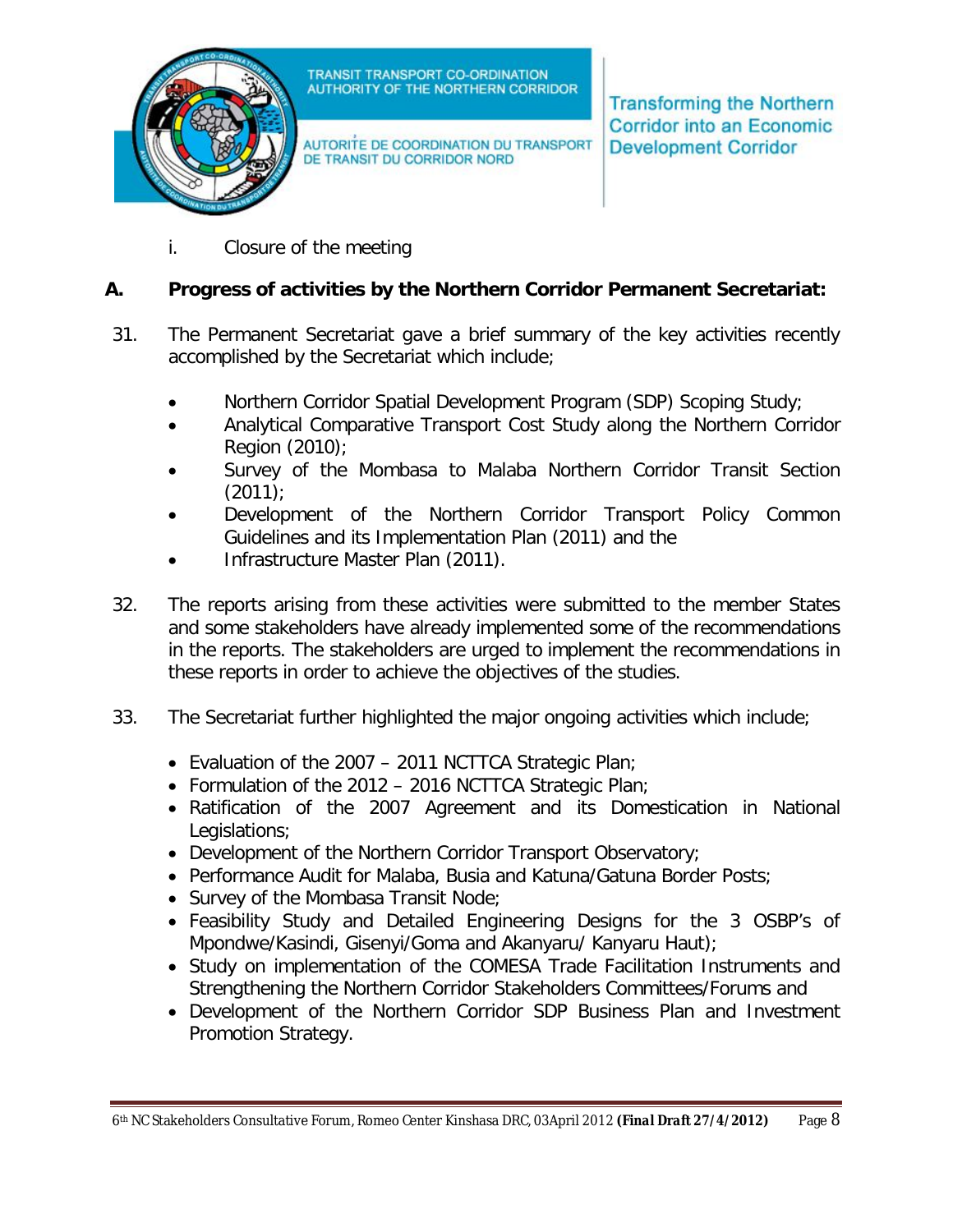

AUTORITE DE COORDINATION DU TRANSPORT DE TRANSIT DU CORRIDOR NORD

**Transforming the Northern Corridor into an Economic Development Corridor** 

34. The Secretariat upon completion of these activities will hold validation workshops before disseminating the final reports to the stakeholders.

#### **B. Progress by the member States on the Implementation of the Recommendations in the Report of the 5th Stakeholders Consultative Forum and the Recommendations in the Stakeholders Survey of the Northern Corridor Section of Mombasa – Malaba**

35. The Secretariat presented an update of the implementation of the recommendations made in the  $5<sup>th</sup>$  Northern Corridor Stakeholders Consultative Forum held on  $29<sup>th</sup>$  July 2011 in Kampala, Uganda and the recommendations in the Stakeholders report of the May 2011 Survey of the Northern Corridor transit Section of Mombasa to Malaba. The stakeholders present during the meeting gave the following update on implementation of the recommendations in the reports:

### 36. **Electronic Cargo Tracking Systems ECTS:**

- $\bullet$  The  $5^{th}$  Stakeholders Forum recommended that the member States implement compatible technologies for the ECTS to minimize costs incurred by the transporters in acquiring ECTS;
- DRC: Initiated studies towards implementation of the ECTS with the Southern Corridor Tanzania;
- Kenya: Implementation of ECTS is on voluntary basis pending disposal of a case in court;
- Rwanda is at the stage of bid processing;
- Uganda commenced process of procurement; Uganda reported that they were collaborating with Rwanda in order to procure compatible ECTS.
- Burundi has not yet embarked on the implementation of ECTS.

## 37. **Regional Customs Transit Guarantee:**

DRC reported that it had commenced the process of ratification of the COMESA RCTG Instruments. NCTTCA to follow up with the EAC harmonization of the EAC - RCTG regulations with those of COMESA after completion of the study on implementation of COMESA trade facilitation Instruments along the Northern Corridor.

<sup>6</sup>th NC Stakeholders Consultative Forum, Romeo Center Kinshasa DRC, 03April 2012 *(Final Draft 27/4/2012)* Page 9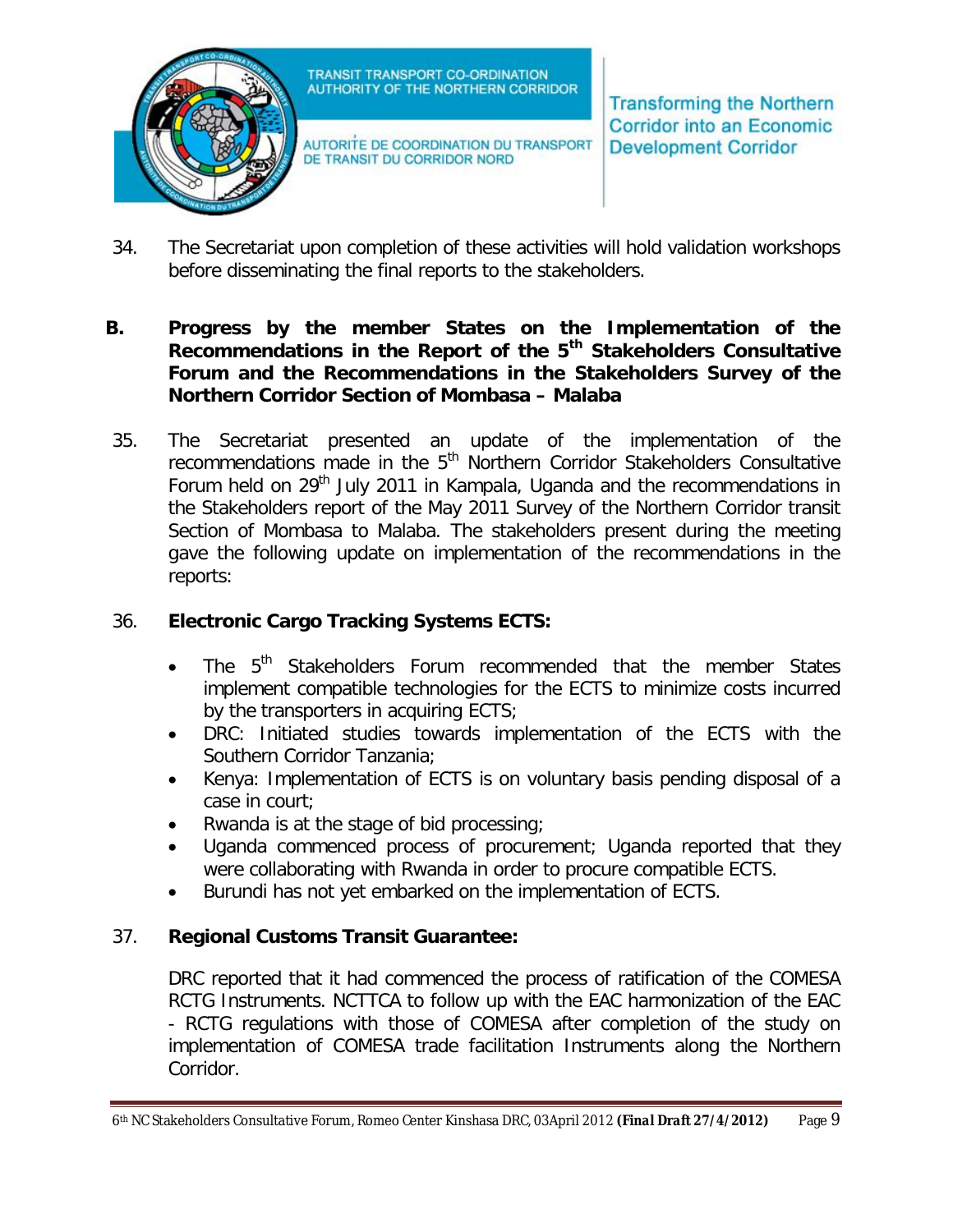

AUTORITE DE COORDINATION DU TRANSPORT DE TRANSIT DU CORRIDOR NORD

**Transforming the Northern Corridor into an Economic Development Corridor** 

#### 38. **Axle Load Controls:**

- Kenya National High Ways Authority (KeNHA) is using weigh in motion weighbridges along the Northern corridor and AWIMS computer software which will enhance sharing of data collected at weighbridges with other stakeholders.
- Uganda National Highways Authority (UNRA) is upgrading its weighbridges along the Corridor to weigh in motion, the weigh bridges are automated and interlinked, sharing of data obtained at weighbridges with other stakeholders is upon request.
- There is need to sensitize the transporters and drivers on the importance of implementing axle load limits.

#### 39. **Cancellation of Customs Transit Guarantees by KRA:**

KRA is enhancing its SIMBA system to automatically cancel bonds upon exit of goods from Kenya to eliminate delays in bond cancellation.

#### 40. **Theft of goods in Transit along the Northern Corridor:**

Kenya Police and Uganda Police reported stepping up their patrols to counter theft of goods in transit. They were requested to publicize their hotlines to enable the public reach them when in need of their services.

#### 41. **24/7 operations by OGEFREM Office at Mombasa:**

OGEFREM reported that its office at Mombasa is open up to 05:00 p.m. daily; OGEFREM is on call for those that may require its service outside the scheduled office hours. OGEFREM was requested to publicize its contact line to enable those in need of their services outside the scheduled working hours to access them.

#### 42. **Integrity Issues:**

Curriculum for training Clearing Agents on integrity is being developed by FEAFFA.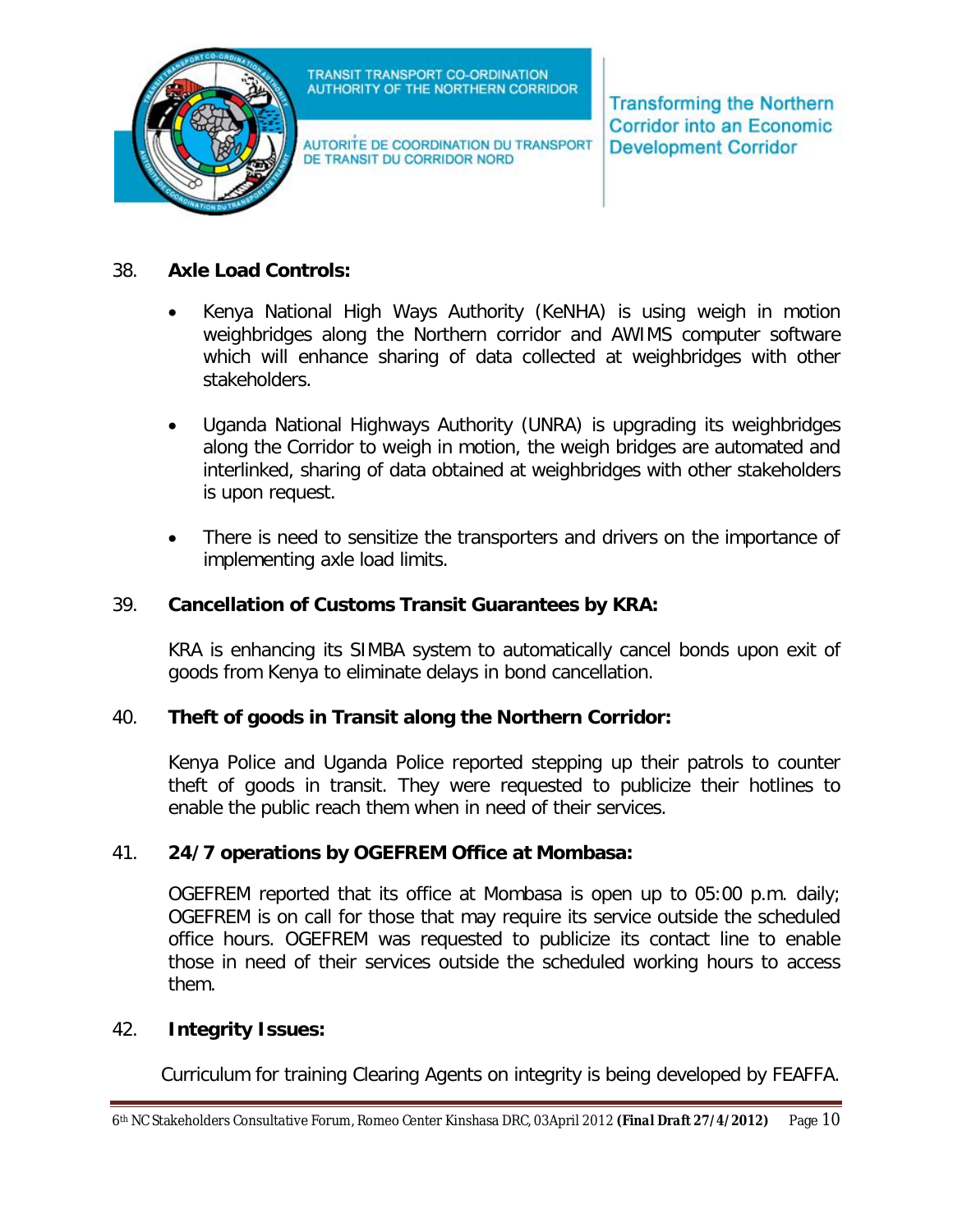

AUTORITE DE COORDINATION DU TRANSPORT DE TRANSIT DU CORRIDOR NORD

**Transforming the Northern Corridor into an Economic Development Corridor** 

## 43. **Delays of release of cargo from the Mombasa Port:**

Rapid Results Initiative (RRI) that comprised of operators at the Port was set up by the Permanent Secretary, Ministry of Transport, Kenya to address the issue of Port Congestion at Mombasa Port. Some positive results have already been registered by the RRI. Nevertheless, economic operators using the Port of Mombasa are called upon to timely collect their goods from the Port in order to ease congestion at the Port and to minimize storage charges.

#### 44. **Customs IT System Breakdowns:**

- The slow speed of the KRA SIMBA System and its frequent breakdown was mainly attributed to the increased volume of transactions it processes. KRA is upgrading its systems to cater for connectivity to the systems used by other stakeholders in the supply chain and the increasing volumes of transactions being processed.
- DRC is automating its border stations in the Eastern DRC, DRC also uses Asycuda.
- URA is migrating to AsycudaWorld which will improve connectivity with other systems.
- Rwanda is using the AsycudaWorld and is rolling out the e-SWS.
- Burundi is automating its customs stations and rolling out AsycudaWorld.

#### **C. Presentation on proper use of Inco-terms by Kenya Maritime Authority, KMA:**

- 45. Mr. John Omingo the Head of Commercial Shipping, Kenya maritime Authority (KMA) presented a paper on Inco-terms:
- 46. INCO-TERMS in full International Commercial Terms were devised by the International Chamber of Commerce and they reflect generally recognized principles and practices of the terms in the contract of sale.
- 47. Inco-terms apportion responsibilities and transaction costs between the buyer and seller of goods involved in international trade. The process of importation/exportation of goods involves many different activities such as transport (inland and sea), customs clearance, port clearance, insurance and

<sup>6</sup>th NC Stakeholders Consultative Forum, Romeo Center Kinshasa DRC, 03April 2012 *(Final Draft 27/4/2012)* Page 11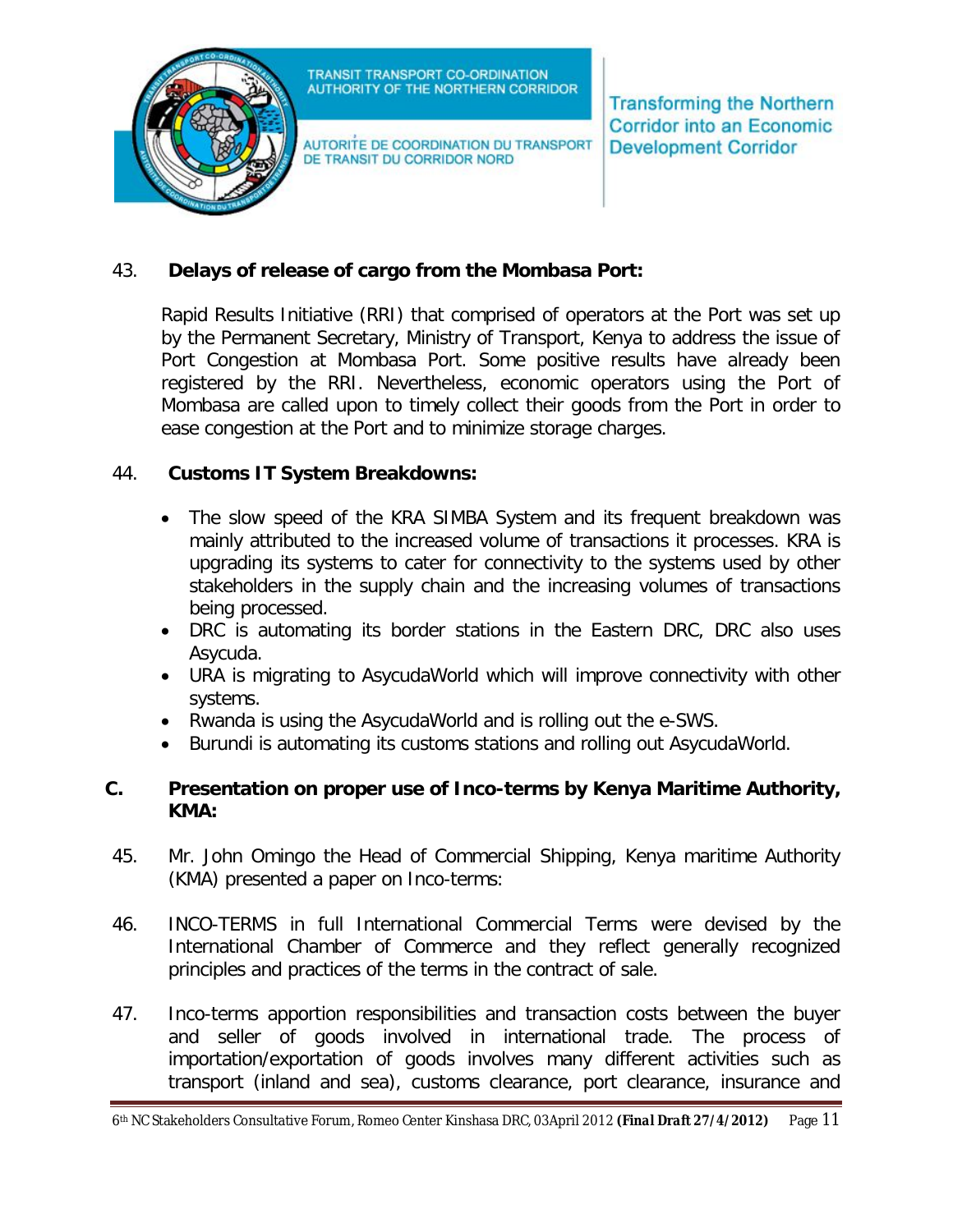

AUTORITE DE COORDINATION DU TRANSPORT DE TRANSIT DU CORRIDOR NORD

**Transforming the Northern Corridor into an Economic Development Corridor** 

payment of taxes. Inco-terms spell out the party responsible for the different activity as well as meeting the cost for that activity, they also spell out at what point in the process of importation of the goods the risk passes from the seller to the buyer as well as the documents the seller is to pass over to the buyer.

48. The quest to reduce the cost of doing business by the trader begins at the point of how the trader purchases his goods. Understanding Inco-terms enables the trader to choose the most cost effective terms of sale during the purchase of the goods. Furthermore, Inco-terms spell out what adjustments customs can make when determining the customs value of imported goods, and the documents they may demand from the trader in support of the different transaction costs incurred by the importer during the process of importation.

#### **D. Presentation on Implementation of the Electronic Single Window System (e-SWS) by KENTRADE:**

- 49. Mr. Daniel Kiange of the Kenya Trade Network Agency (KENTRADE) made a presentation on implementation of the electronic Single Window System (e-SWS) in Kenya. KENTRADE was set up in 2011 by the Government of Kenya to establish and manage the e-SWS in Kenya.
- 50. Goods involved in international trade go through several processes and require clearance by several Stakeholders (Government and Private) before they reach the final consumer. The stakeholders exchange many documents among themselves and frequently end up sending the same documents many times to the different interested stakeholders. Exchange of information (documents) is in hard copies and to great extents the stakeholder's process information manually leading to delays in cargo clearance, high trade transaction costs, recipe for corruption and loss of competitiveness for the locally manufactured goods.
- 51. The electronic Single Window facility allows parties involved in trade and transport to lodge standardized information and documents once through a single entry point to fulfill all import, export, and trade related regulatory requirements by the different stakeholders. The Trader or his Agent submits all information required for clearance of the cargo once to the electronic Single Window Service. Responses from various Regulatory Authorities and Financial Institutions are returned to the Trader or his Agent through the same entry point.

<sup>6</sup>th NC Stakeholders Consultative Forum, Romeo Center Kinshasa DRC, 03April 2012 *(Final Draft 27/4/2012)* Page 12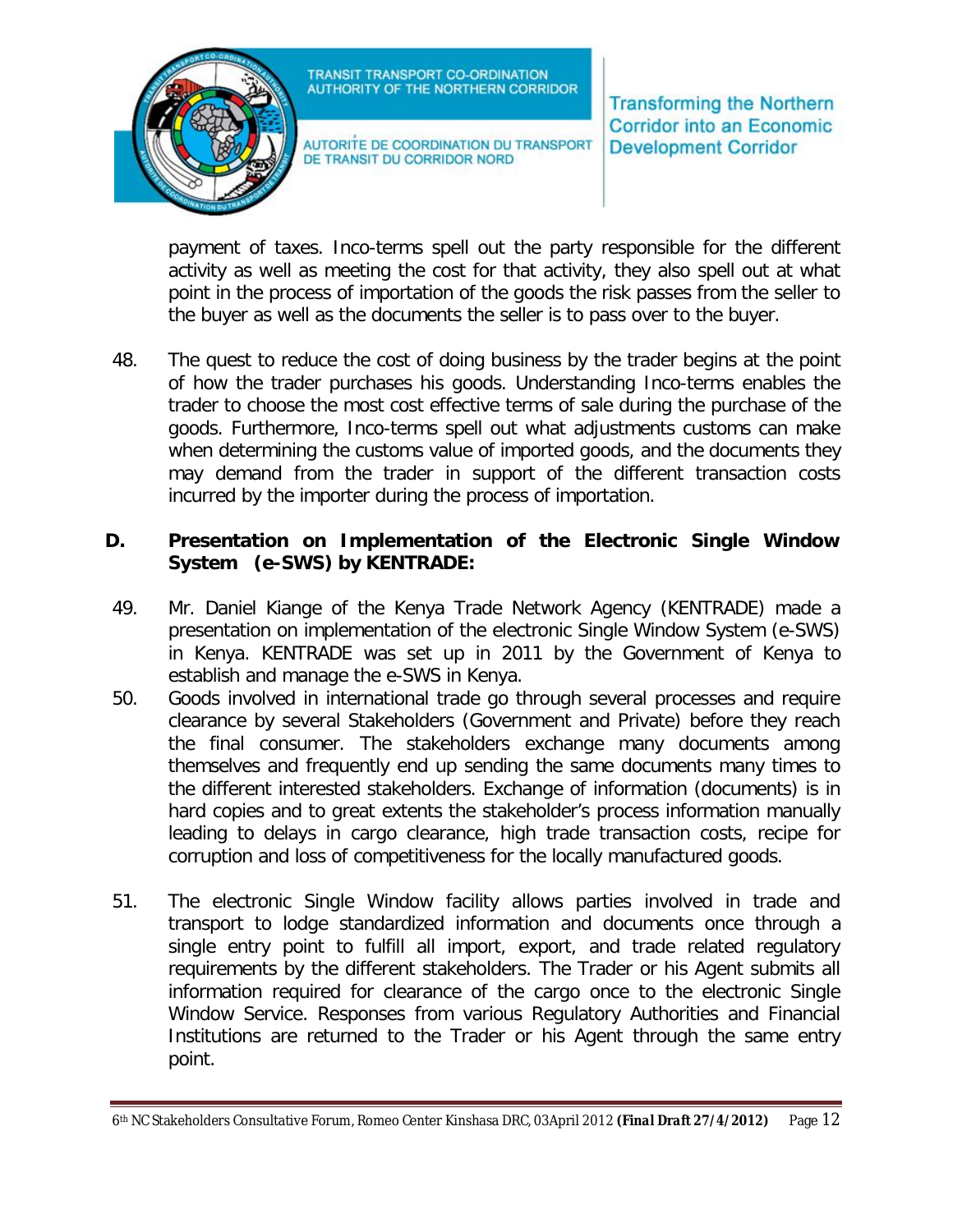

AUTORITE DE COORDINATION DU TRANSPORT DE TRANSIT DU CORRIDOR NORD

**Transforming the Northern Corridor into an Economic Development Corridor** 

- 52. The e-SWS provides an electronic platform for submission, receipt and processing of trade related information (documents), enables automated exchange and processing of cargo clearance information (by use electronic documents) and enables electronic payment of duties and taxes on goods imported/exported.
- 53. The benefits of the e-SWS include;
	- Reduced transaction costs i.e. reduced delays, inefficiencies, corruption, manual documents/paperwork and demurrage costs;
	- The trader can lodge documents from anywhere at any time;
	- The e-SWS provides for integration with other electronic systems used by other stakeholders such as weighbridges, ports, customs and will also provide for integration with the Regional e-SWS;
	- The e-SWS will enable greater coordination by Government agencies.

## **Steps towards implementation of the e-SWS by Kenya:**

- 54. The key milestones completed include; formulation of e-SWS Project Charter; development of a Project Master Plan; Business Process Re-Engineering; System Requirements Specifications; Stakeholder's Needs Assessment Survey and set up of KENTRADE.
- 55. Planned key milestones to be achieved:
	- i. Commence System Implementation May 2012
	- ii. System go live Phase 1- March 2013; this will involve implementation of the: Manifest Module for Sea & Air transport, Declaration Module for Sea & Air transport, License & Permit Module for the Tea Board, HCDA and for the Pharmacy & Poisons Board, E-Payment Facility, Dynamic Risk Management, Integration with SIMBA, KWATOS and KEBS
	- iii. System go-live Phase 2 August 2013; this will involve: Integration with Weighbridges and Other Government Agencies, Land Manifest Module, Declaration Module for Land and National Electronic Payment System Gateway (NPS)

<sup>6</sup>th NC Stakeholders Consultative Forum, Romeo Center Kinshasa DRC, 03April 2012 *(Final Draft 27/4/2012)* Page 13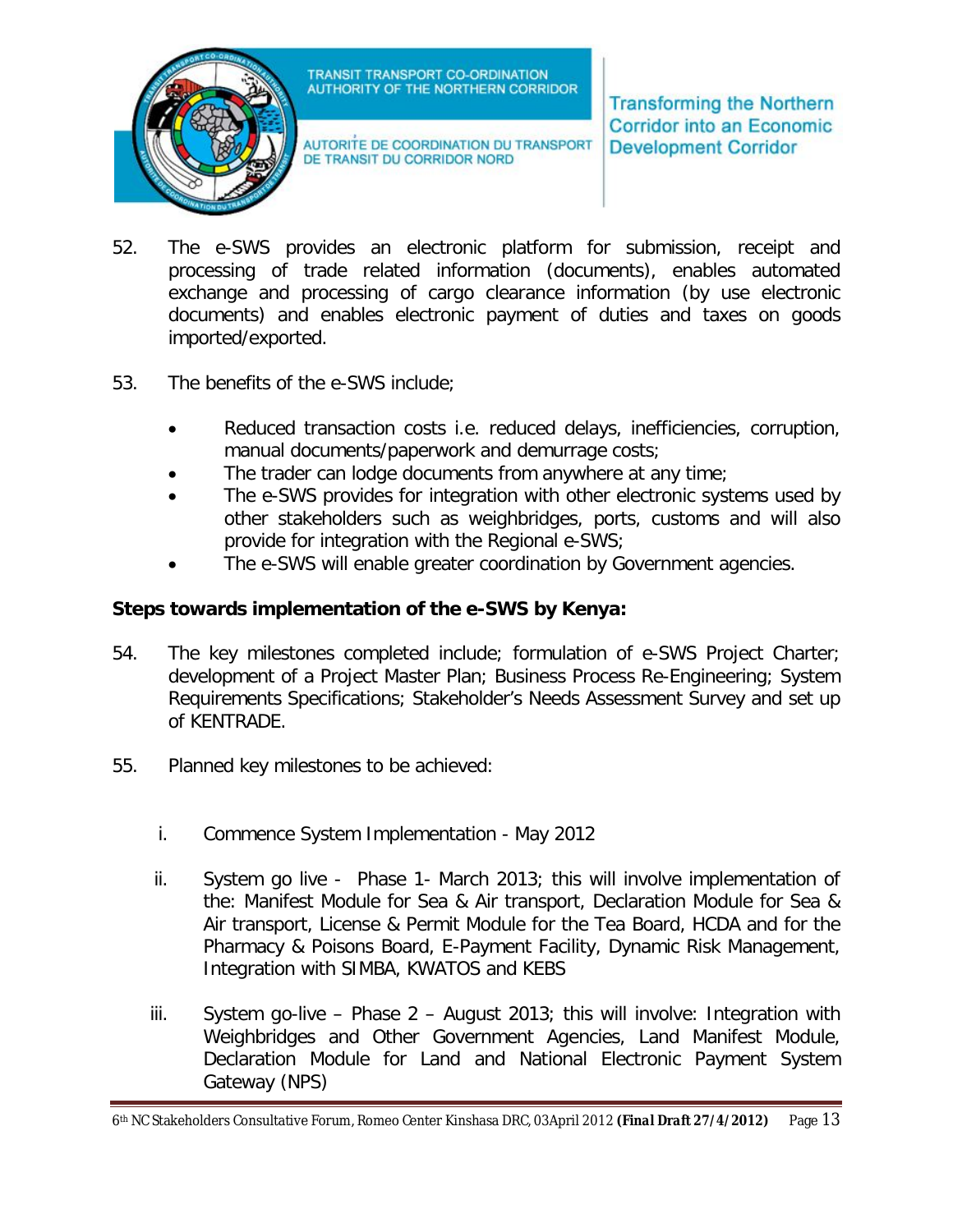

AUTORITE DE COORDINATION DU TRANSPORT DE TRANSIT DU CORRIDOR NORD

**Transforming the Northern Corridor into an Economic Development Corridor** 

- iv. Way Forward for the Region:
	- Sensitization of the Single Window Concept in Region
	- Advocate establishment of electronic Single Window Systems in Region
	- Advocate creation of a Regional Platform to integrate the National Single Window Systems of the Northern Corridor member States

### **E. Presentation on Implementation of the e-SWS by Rwanda**

56. The Government of Rwanda opted to set up e-SWS to make the process of international trade as simple and efficient as possible for the traders, concerned public authorities and private sector players.

### 57. **e-SWS implementation journey in Rwanda:**

- i. During the last quarter of 2008, the Government of Rwanda (GoR) commissioned a project feasibility study and technical requirement gathering;
- ii. The GoR invited joint venture companies to implement e-SWS in Rwanda;
- iii. One selected company presented a third party solution and started negotiations with the GoR, however, it was realized that, the cost of operational will be high hence increasing the cost of doing business;
- iv. The GoR decided to implement the project using its own funds (GoR and Donors) with the possibility of transferring it to the private sector in the future by negotiating the contract directly with the owner of the system;
- v. In December 2009 the owner of the solution was contacted to take over the project whereby technical and financial proposals were submitted to the Rwanda Revenue Authority (RRA);
- vi. November 2010 a solution demo was received by RRA and it was clearly noted that the integration with Asycuda  $++$  presented challenges to this vendor and his customs management system desired a lot in customs basic functionalities;
- vii. In March 2011 RRA decided to conduct due-diligence exercise of all possible customs and single products available to enable the assessment of the systems suitable to RRA's requirements;
- viii. RRA invited 5 leading customs and e-SWS solution providers.

<sup>6</sup>th NC Stakeholders Consultative Forum, Romeo Center Kinshasa DRC, 03April 2012 *(Final Draft 27/4/2012)* Page 14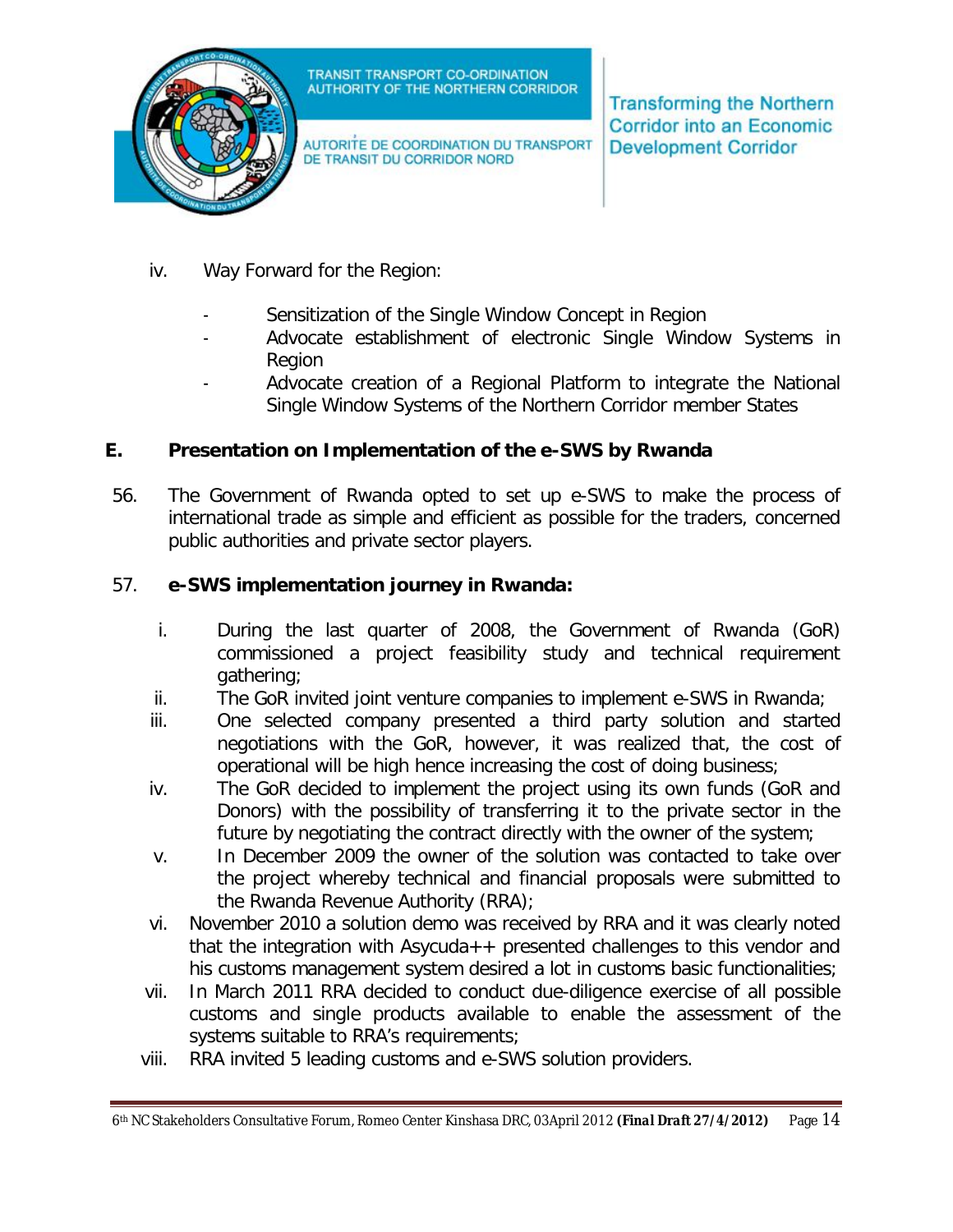

AUTORITE DE COORDINATION DU TRANSPORT DE TRANSIT DU CORRIDOR NORD

**Transforming the Northern Corridor into an Economic Development Corridor** 

#### 58. **Solutions Review Process:**

- i. Set up a panel to review the interested bidders. The panel was comprised of RRA staff from IT, staff from Customs Reforms and Modernization, and an ICT specialist from TradeMark East Africa.
- ii. Putting into consideration many parameters, UNCTAD emerged the best solution provider to supply the e-SWS and the CMS (Customs Management System).

#### 59. **Considerations made when selecting the solution:**

Considerations made when choosing e-SWS solution for Rwanda included:

- i. System that will help RRA build on human resource investment already within RRA on four fronts (IT technical staff, Business analysts, Customs officers and customs agents)
- ii. System that required very limited investment on ICT infrastructure as Rwanda already had enough infrastructure to migrate to AsycudaWorld.
- iii. System that uses existing technical support within RRA especially IT (Linux, Vmware, Oracle, Javan, Cisco) software.
- iv. System that provides easy data migration key for smooth switching to new systems
- v. System that provides smooth migration without operation interruption
- vi. Availability of source code increases to increase RRA ownership and easy future RRA customization and development
- vii. Value for money
- viii. Reliability and continuity of the solution provider
- ix. Financially affordable solution
- x. Experience in the use of the proposed solution in other countries.

## 60. **Progress of implementation of e-SWS in Rwanda:**

- i. Asycuda World was selected as reputable system and an agreement with UNCTAD was reached and signed in August 2011.
- ii. Project started immediately
- iii. Migration and testing of AsycudaWorld done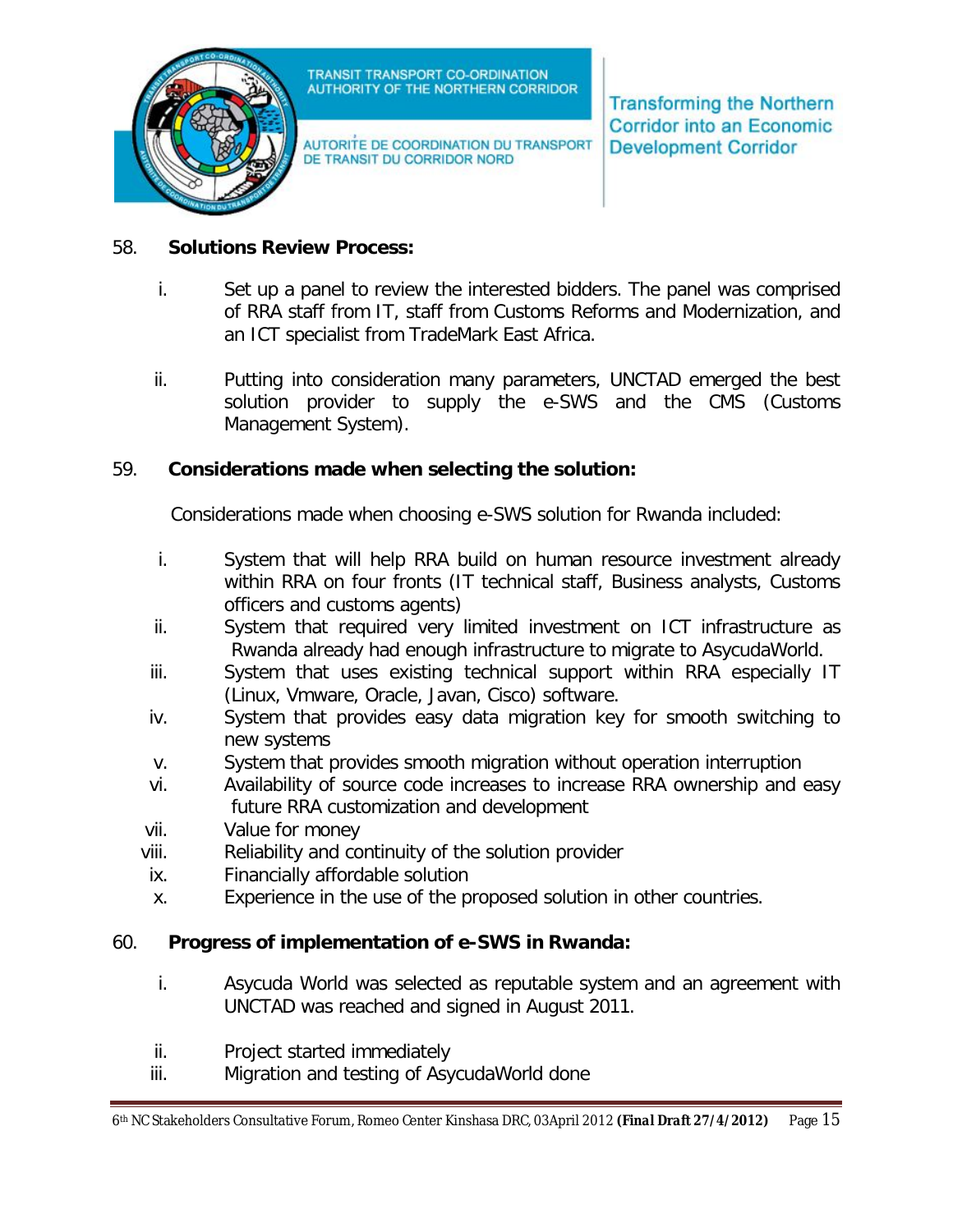

AUTORITE DE COORDINATION DU TRANSPORT DE TRANSIT DU CORRIDOR NORD

**Transforming the Northern Corridor into an Economic Development Corridor** 

- iv. Four pilot agencies implementation done by  $1<sup>st</sup>$  Feb. 2012.
- v. Pilot site implementation with 4 Other Government Agencies connected  $(1<sup>st</sup>$  Feb. 2012)
- vi. Quality control at pilot site (Feb April 2012) done
- vii. National roll out started, 1<sup>st</sup> April 2012, three stations added.

### 61. **Project Governance:**

- UNCTAD and RRA have dedicated a full time Project Team to implement the project and recruited a fulltime e-SWS consultant to assist the team. The team reports to the Steering Committee.
- The Project Team is comprised of: a Project Manager, a Technical advisor to the Project (expert in Single window projects), full time local customs expert and a full time local IT expert.
- The Steering Committee is comprised of: Rwanda Revenue Authority (Chair), RDB (Vice Chair), Rwanda Bureau of Standards, Ministry of Agriculture, Ministry of Finance, Ministry of Commerce, MINISANTE and the Private Sector Federation.

#### **F. Emerging Trade Facilitation Issues**

#### **(a) Republic of South Sudan**

- 62. The representative from the Government of South Sudan gave the following updates as part of the efforts by south Sudan towards facilitation of trade:
	- South Sudan applied to become a member of the Northern Corridor transit Transport Coordination authority.
	- The two major South Sudan border entry points with the Northern Corridor member States are at Nimule/Eregu-Bibia with Uganda and at Lokichiogio with Kenya. South Sudan is about to complete upgrading the road linking Juba to Nimule (border with Uganda)

<sup>6</sup>th NC Stakeholders Consultative Forum, Romeo Center Kinshasa DRC, 03April 2012 *(Final Draft 27/4/2012)* Page 16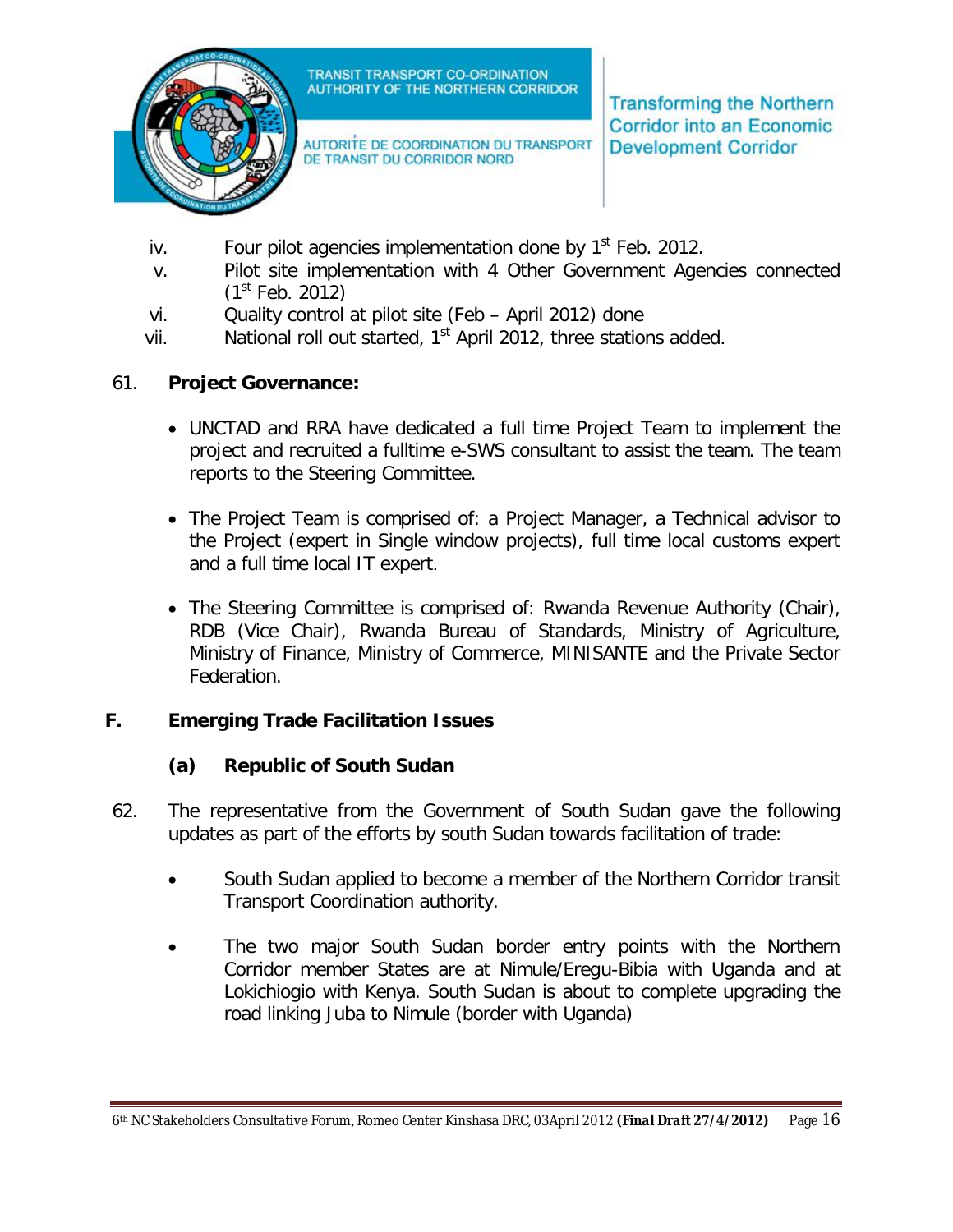

AUTORITE DE COORDINATION DU TRANSPORT DE TRANSIT DU CORRIDOR NORD

**Transforming the Northern Corridor into an Economic Development Corridor** 

- Trade with DRC has been hampered by insecurity in the area, as the areas become more secure cross border trade between South Sudan and DRC is expected to pick up.
- The Government of South Sudan has applied to UNCTAD to provide it with the ASYCUDA to manage their customs business processes.
- TradeMark East Africa agreed to extend support to South Sudan on issues relating to trade facilitation.

## **(b) Issues arising from the Private Sector:**

- 63. RVR made a presentation on the efforts being undertaken to improve carriage of cargo by rail. RVR is planning to invest US \$287m to improve the railway infrastructure and equipment. The current share of traffic by rail is 6% after the planned investments the share of traffic is targeted to increase to 20% of the total volume of cargo through the port of Mombasa.
- 64. So far US \$49m has been disbursed to; replace 70 Kms of old rails with new rails along the Mombasa- Nairobi line (Main Line), rebuild 9 culverts along Tororo - Jinja Section, overhaul 13 locomotives and refurbish 480 wagons. RVR is to purchase maintenance equipment as well as equipment used in loading and offloading of cargo.
- 65. The Governments of the Northern Corridor member States are urged to observe the principle of reciprocity in the issuance of entry visas. Furthermore, in the spirit of promotion of trade among the member States the Governments of the member States are requested to consider abolition of entry visas fees for citizens of the Northern Corridor member States entering their territories.
- 66. The transporters from DRC are still faced with the challenge of having to obtain transit goods licenses from the other Northern Corridor member States. The other member States requested the Government of DRC to harmonize and submit to them a harmonized transit Goods license issued by DRC for recognition to eliminate the requirement for another License by the other member States.

<sup>6</sup>th NC Stakeholders Consultative Forum, Romeo Center Kinshasa DRC, 03April 2012 *(Final Draft 27/4/2012)* Page 17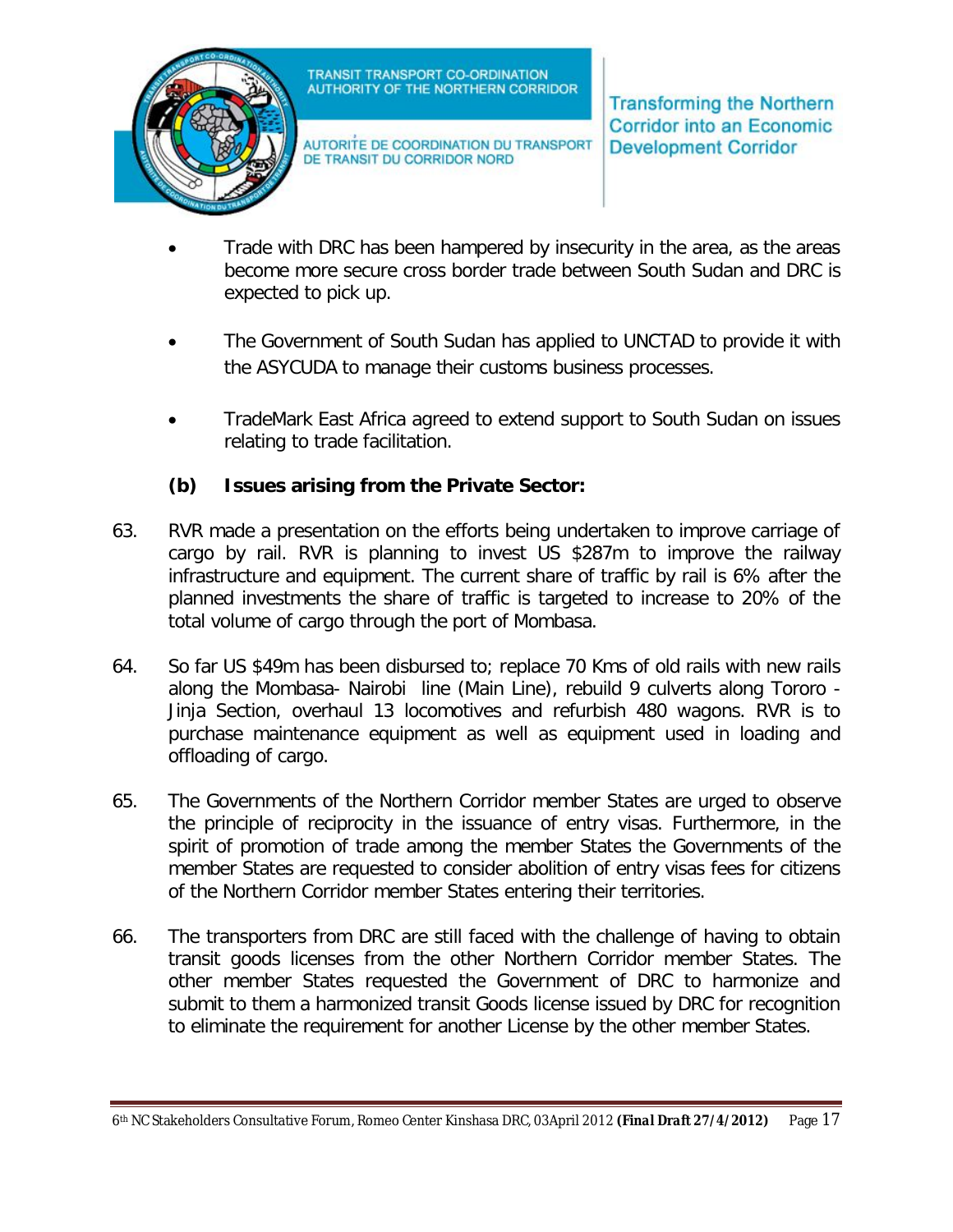

AUTORITE DE COORDINATION DU TRANSPORT DE TRANSIT DU CORRIDOR NORD

**Transforming the Northern Corridor into an Economic Development Corridor** 

- 67. The traders using the Port of Mombasa thanked Kenya Ports Authority and Kenya Police for their improvements on the security of goods in transit. However, they raised a complaint about the slow speed of compensating traders whose goods were stolen at the Port/CFS's.
- 68. The control post set up along Kasindi Kisangani road through Mufutabangi forest to Luna has become a source of delay and harassment of traders/transporters using this road. The relevant authorities were requested to remove it but no response yet.
- 69. Recently Uganda started enforcing vehicle load limits basing on axle load and group axle load limits. Kenya is enforcing load limits basing on Gross Vehicle Weight (GVW). Lack of harmony in the regulations pertaining to vehicle load limits is proving a challenge to the transporters along the Corridor. A truck which is cleared to be complaint with the load limits in Kenya may be found at fault and penalized in Uganda. It was observed that along the way even if one has not added more cargo, at times the goods shift in the container thereby exerting more weight on one of the axles.
- 70. It was observed that there were no private sector representatives from Burundi, Rwanda and Uganda. Attendance of the Forum by Private Sector Stakeholders is a challenge. The Permanent Secretariat during its study on implementation of the COMESA trade facilitation instruments along the Northern Corridor, the consultant will also undertake a study to strengthen the Northern Corridor Stakeholders Committees. This study is expected to give proposals of how to address this challenge.

# **(c) Development Partners:**

# **(i) East African Community (EAC)**

- 71. The representative from the EAC informed the meeting that the harmonization workshop for vehicle weight regulations under the tripartite (COMESA, EAC and SADC) is scheduled to take place in May 2012.
- 72. Concerning One Stop Border Posts (OSBP) he informed the meeting that the EAC Secretariat is working on the framework for managing OSBP's in the region.

<sup>6</sup>th NC Stakeholders Consultative Forum, Romeo Center Kinshasa DRC, 03April 2012 *(Final Draft 27/4/2012)* Page 18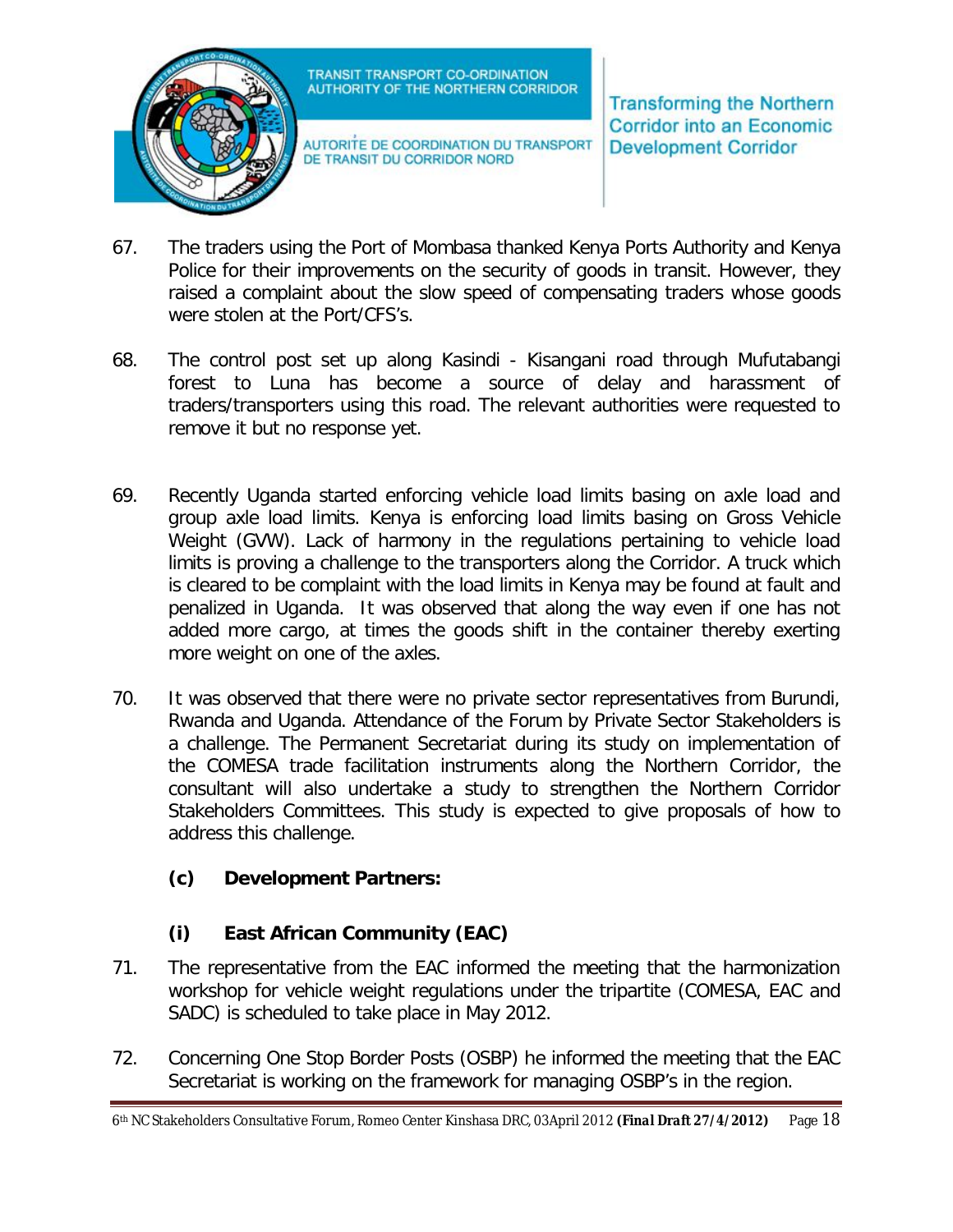

AUTORITE DE COORDINATION DU TRANSPORT DE TRANSIT DU CORRIDOR NORD

**Transforming the Northern Corridor into an Economic Development Corridor** 

# **(ii) UNECA SRO-EA**

- 73. The representative from UNECA called upon the member States to hasten the implementation of the e-SWS not only as a tool for exchange of information among the stakeholders but a tool for trade facilitation and reduction of the cost of doing business. He further said that there is need to develop regional e-SWS for the Northern Corridor.
- 74. The representative from UNECA appreciated the efforts by RVR to revamp the railway systems and called upon them to hasten their investments in the railway system in order to improve efficiency.

## **(iii) USAID – COMPETE**

- 75. The representative from USAID-COMPETE outlined some of the issues impacting negatively on trade facilitation in the region to include:
	- i. Trade Facilitation Mind Set: Limited awareness by public authorities of the wider impact their actions have upon international supply chains and its consequences on the wider economy,
	- ii. Conflict Between Public and Private Sector: Poor understanding between public and private sectors,
	- iii. Disconnect With Headquarters: Poor vertical communication between borders and headquarters,
	- iv. Excessive Control and Regulation: Challenge in striking the right balance between trade facilitation vs. revenue collection , border controls and security
	- v. Incompetence and Corrupt Practices: Private Sectors' low compliance and understanding of trade laws and regulations,
	- vi. Poor Infrastructure and Manpower: some border posts lack office space, have regular unreliable power and internet connectivity, low staffing and poor parking areas.
	- vii. Turf Wars: lack of horizontal inter-agency collaboration

<sup>6</sup>th NC Stakeholders Consultative Forum, Romeo Center Kinshasa DRC, 03April 2012 *(Final Draft 27/4/2012)* Page 19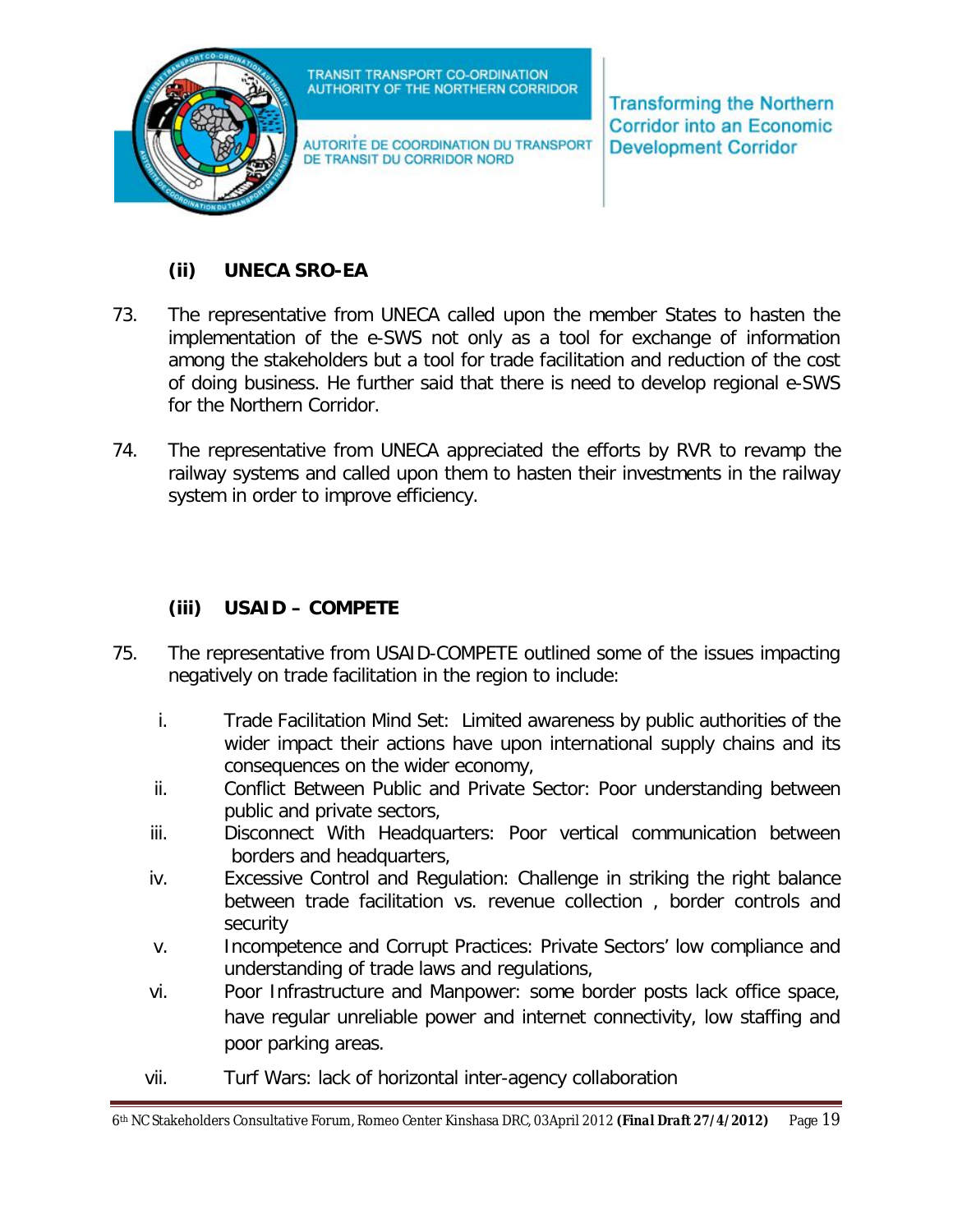

AUTORITE DE COORDINATION DU TRANSPORT DE TRANSIT DU CORRIDOR NORD

**Transforming the Northern Corridor into an Economic Development Corridor** 

- viii. Unprofessionalism: Lack of a professional knowledge based service culture at the borders.
- 76. Integrated Border Management is being fronted in order to address some of the challenges above at the borders. USAID-COMPETE has been collaborating with several agencies to form Joint Border Committees at the key border station in the region. Joint Border Committees enhance formal multi-sector collaboration between key Government agencies and the Private Sector players involved in the clearance of cargo for the purpose of:
	- Defining of critical operational challenges at the borders
	- Creating a trade facilitation mind set
	- Defusing tension and conflict between public and private sector
	- Eliminating the disconnect with Headquarters and
	- Rationalizing control and regulation at the border

## **G. Summary of Key Recommendations of the 6th Northern Corridor Stakeholders Forum**

- 77. The 6<sup>th</sup> Stakeholders Forum noted that progress has been made in implementing recommendations of the 5<sup>th</sup> Stakeholders Forum and urged all stakeholders involved to continue implementing the resolutions of the  $5<sup>th</sup>$  Stakeholders Forum meeting held in Kampala focusing on the following:
	- a) Burundi and DRC should fast track ratification of the Regional Customs Transit Guarantee (RCTG))
	- b) Kenya Revenue Authority requested to effect automatic cancellation of Transit Customs Bonds as soon as cargo concerned has exited the country
	- c) Kenya Ports Authority and Kenya Revenue Authority urged to continue to pursue measures to reduce delay of release of cargo from the port
	- d) Kenya and Uganda Police urged to continue improving the security of transit cargo along the Northern Corridor. Police was encouraged to step

<sup>6</sup>th NC Stakeholders Consultative Forum, Romeo Center Kinshasa DRC, 03April 2012 *(Final Draft 27/4/2012)* Page 20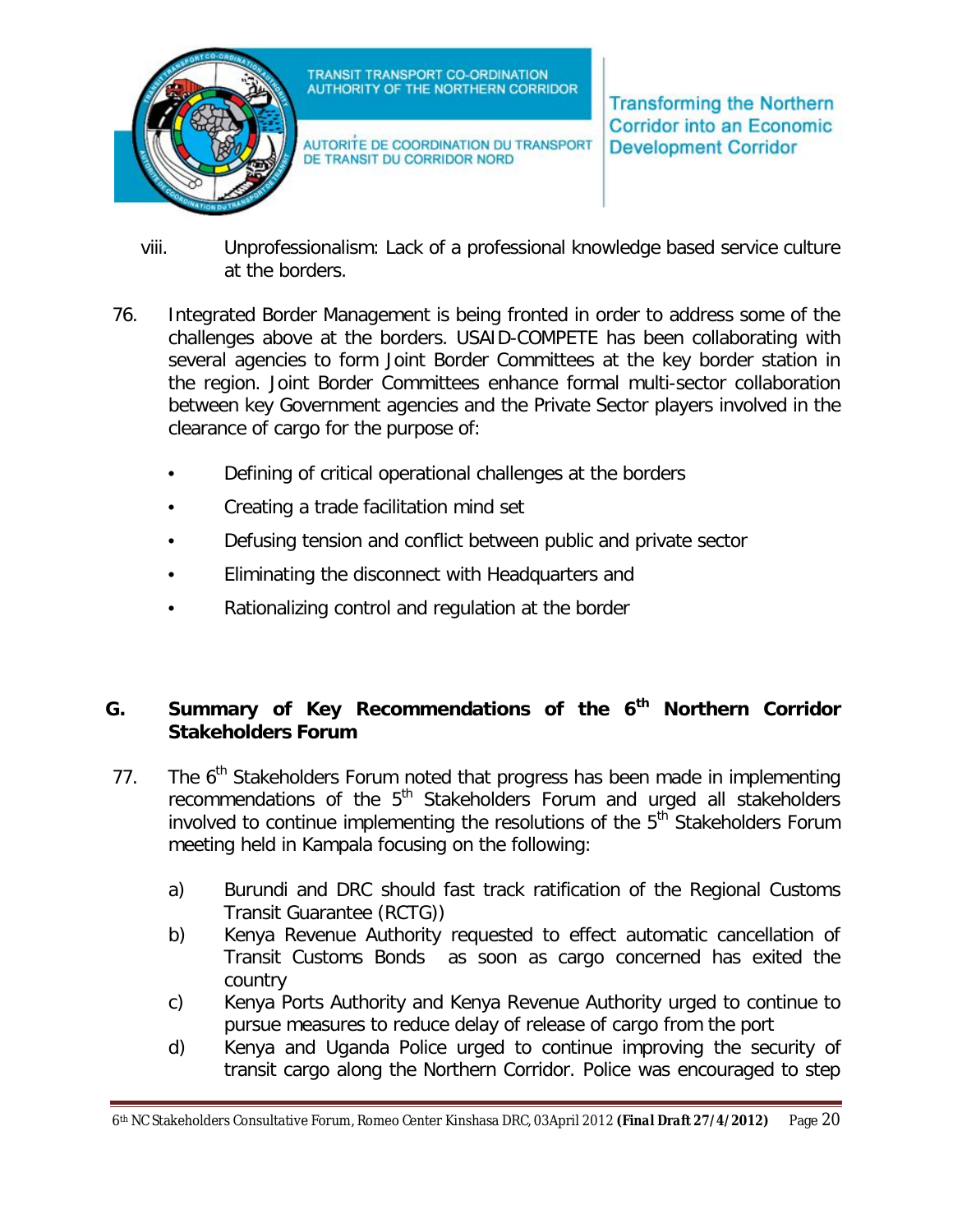

AUTORITE DE COORDINATION DU TRANSPORT DE TRANSIT DU CORRIDOR NORD

**Transforming the Northern Corridor into an Economic Development Corridor** 

up surveillance and patrols along the Corridor and at border stations where incidences of theft frequently occur.

- e) Revenue/Customs authorities urged to install backups for IT failures that affect cargo clearance (borrow experience of Rwanda which has contracted more than one Internet Service Provider for that purpose).
- 78. The Forum called upon the stakeholders both from private and public sectors involved in clearance of cargo at the port of Mombasa and at the borders stations to work 24/7.
- 79. The forum recommended that the Permanent Secretariat in collaboration with the member States sensitize stakeholders about the benefits of Inco-terms.
- 80. Member States are requested to work together towards the implementation of electronic Single Window System and may borrow from Rwanda experience which is at an advanced stage of implementation. Furthermore, during the process leading to the implementation of the e-SWS, Government Agencies of the member States given the mandate of implementing the e-SWS are urged to closely collaborate with the public and private sector stakeholders involved in the supply chain.
- 81. Member States are requested to harmonized axle load limits and the gross vehicle weight as per the Tripartite Regulations.
- 82. Kenya Maritime Authority to work with the Secretariat in organizing a meeting with shipping lines to request for the extension of the grace period for return of empty containers to Mombasa by operators located at the far end of the Corridor.
- 83. The Government of DRC is requested to accelerate the process of harmonization and submission of the Transit Goods License for its recognition by the EAC Partner States.
- 84. Member States requested to embrace the principal of reciprocity in the issuance of visas; furthermore, the Permanent Secretariat in collaboration with the member States should continue pursuing the issue of abolishing entry visas fees for citizens from the Northern Corridor member States.

<sup>6</sup>th NC Stakeholders Consultative Forum, Romeo Center Kinshasa DRC, 03April 2012 *(Final Draft 27/4/2012)* Page 21